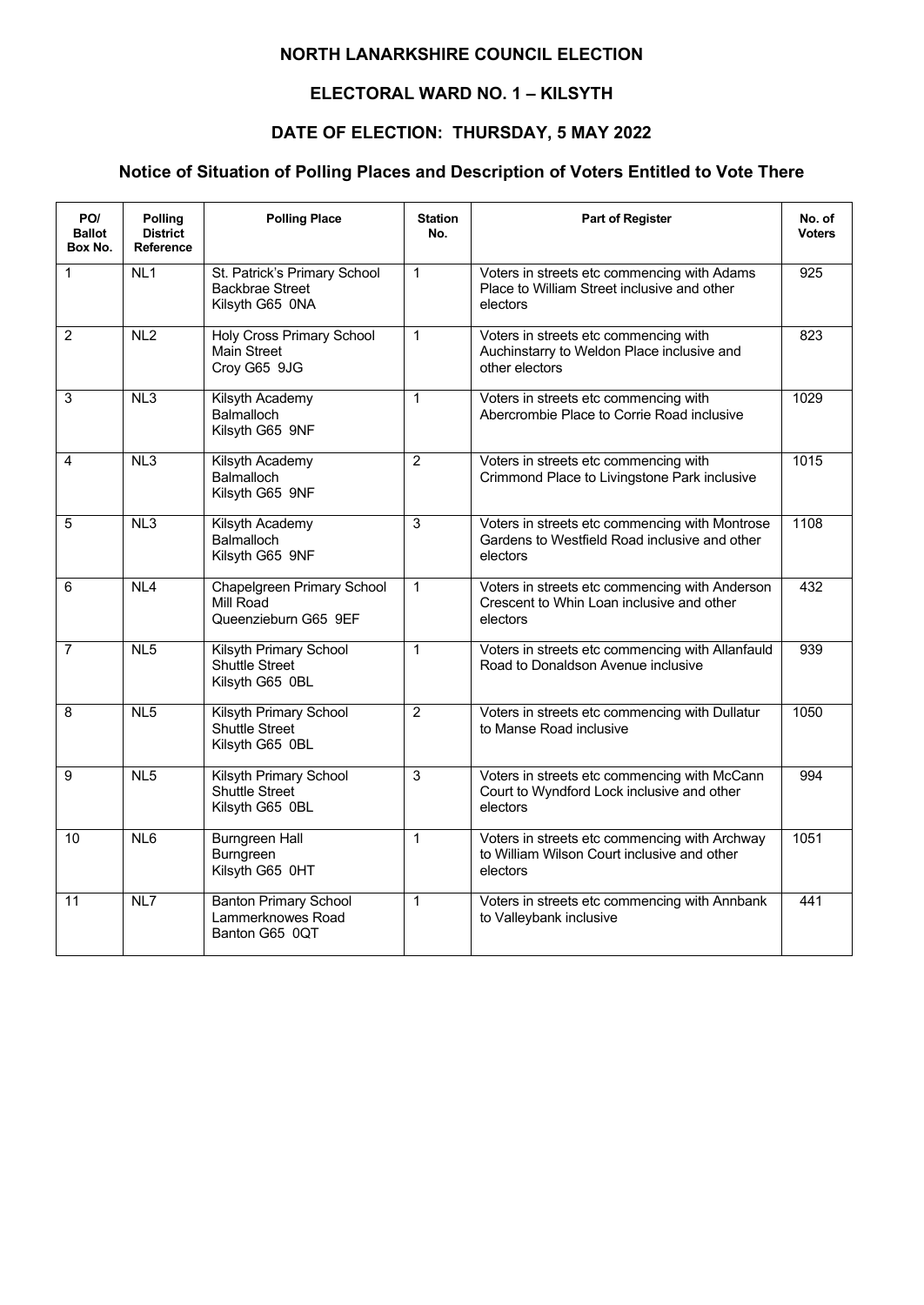### **ELECTORAL WARD NO. 2 - CUMBERNAULD NORTH**

## **DATE OF ELECTION: THURSDAY, 5 MAY 2022**

| PO/<br><b>Ballot</b><br>Box No. | <b>Polling</b><br><b>District</b><br><b>Reference</b> | <b>Polling Place</b>                                                                                                    | <b>Station</b><br>No. | <b>Part of Register</b>                                                                                                                                                                                                                                     | No. of<br><b>Voters</b> |
|---------------------------------|-------------------------------------------------------|-------------------------------------------------------------------------------------------------------------------------|-----------------------|-------------------------------------------------------------------------------------------------------------------------------------------------------------------------------------------------------------------------------------------------------------|-------------------------|
| 12                              | NL8, NL9<br>and NL13                                  | <b>Cumbernauld Primary School</b><br>and St. Andrew's Primary<br>School<br><b>Eastfield Road</b><br>Cumbernauld G68 0EB | $\mathbf{1}$          | Register NL8 voters in streets etc commencing<br>with Abbotts Court to Cawder Road inclusive                                                                                                                                                                | 1294                    |
| 13                              | NL8                                                   | <b>Cumbernauld Primary School</b><br>and St. Andrew's Primary<br>School<br><b>Eastfield Road</b><br>Cumbernauld G68 0EB | $\overline{2}$        | Voters in streets etc commencing with Cawder<br>View to Glen Lochay Gardens inclusive                                                                                                                                                                       | 1135                    |
| 14                              | NL8                                                   | <b>Cumbernauld Primary School</b><br>and St. Andrew's Primary<br>School<br><b>Eastfield Road</b><br>Cumbernauld G68 0EB | 3                     | Voters in streets etc commencing with Glen<br>Luss Gardens to Kings View inclusive                                                                                                                                                                          | 1139                    |
| 15                              | NL8                                                   | <b>Cumbernauld Primary School</b><br>and St. Andrew's Primary<br>School<br><b>Eastfield Road</b><br>Cumbernauld G68 0EB | $\overline{4}$        | Voters in streets etc commencing with Ladybank<br>to Westerton Road inclusive and other electors                                                                                                                                                            | 1083                    |
| 16                              | NL9                                                   | <b>Cumbernauld Primary School</b><br>and St. Andrew's Primary<br>School<br><b>Eastfield Road</b><br>Cumbernauld G68 0EB | $\overline{5}$        | Voters in streets etc commencing with<br>Balgownie Drive to Kingsbarns Gardens<br>inclusive                                                                                                                                                                 | 893                     |
| 17                              | NL9 and<br><b>NL13</b>                                | <b>Cumbernauld Primary School</b><br>and St. Andrew's Primary<br>School<br><b>Eastfield Road</b><br>Cumbernauld G68 0EB | 6                     | Register NL9 voters in streets etc commencing<br>with Lansdowne Drive to Turnberry Gardens<br>inclusive and other electors and in Register<br>NL13 voters in streets etc commencing with<br>Bridgend Court to Wyndford Road inclusive and<br>other electors | 923                     |
| 18                              | NL11 and<br><b>NL12</b>                               | Eastfield Primary School<br>23 Cairntoul Court<br>Cumbernauld G68 9JR                                                   | $\mathbf{1}$          | Register NL11 voters in streets etc commencing<br>with Auchenkilns Holdings to Green Bank Road<br>inclusive                                                                                                                                                 | $\overline{978}$        |
| 19                              | <b>NL11</b>                                           | Eastfield Primary School<br>23 Cairntoul Court<br>Cumbernauld G68 9JR                                                   | $\overline{2}$        | Voters in streets etc commencing with Kierhill<br>Road to Woodburn Way inclusive and other<br>electors                                                                                                                                                      | 962                     |
| 20                              | <b>NL12</b>                                           | Eastfield Primary School<br>23 Cairntoul Court<br>Cumbernauld G68 9JR                                                   | $\mathbf{3}$          | Voters in streets etc commencing with Baldorran<br>Crescent to Cairngorm Gardens inclusive                                                                                                                                                                  | 998                     |
| 21                              | <b>NL12</b>                                           | Eastfield Primary School<br>23 Cairntoul Court<br>Cumbernauld G68 9JR                                                   | 4                     | Voters in streets etc commencing with Cairnoch<br>Hill to Whitestone Avenue inclusive and other<br>electors                                                                                                                                                 | 827                     |
| 22                              | <b>NL14</b>                                           | <b>Westfield Primary School</b><br><b>Westfield Drive</b><br>Cumbernauld G68 9HJ                                        | $\mathbf{1}$          | Voters in streets etc commencing with Corrie<br>View to Mossywood Court inclusive                                                                                                                                                                           | 892                     |
| 23                              | <b>NL14</b>                                           | Westfield Primary School<br><b>Westfield Drive</b><br>Cumbernauld G68 9HJ                                               | $\overline{2}$        | Voters in streets etc commencing with<br>Mossywood Place to Woodhead View inclusive<br>and other electors                                                                                                                                                   | 805                     |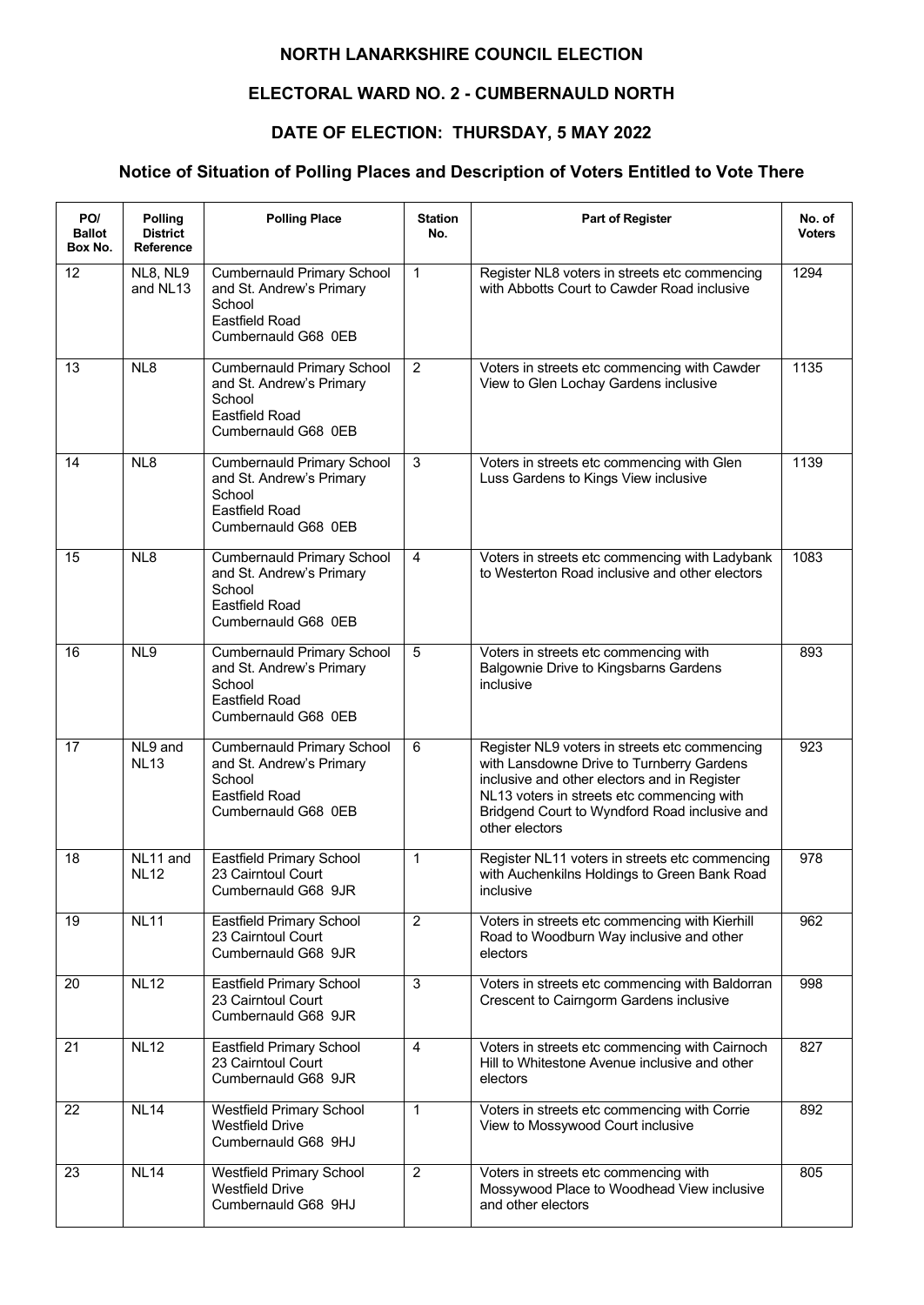| 24 | NL15.<br>NL16 and<br><b>NI 17</b>   | Broadwood Stadium<br>1 Ardgoil Drive<br>Cumbernauld G68 9NE        |               | Register NL15 voters in streets etc commencing<br>with Barony Place to Hopepark Drive inclusive;<br>Register NL16 voters in streets etc commencing<br>with Blackcraig to Broadwood Farm inclusive    | 1156 |
|----|-------------------------------------|--------------------------------------------------------------------|---------------|------------------------------------------------------------------------------------------------------------------------------------------------------------------------------------------------------|------|
| 25 | NL15 and<br><b>NL17</b>             | <b>Broadwood Stadium</b><br>1 Ardgoil Drive<br>Cumbernauld G68 9NE | $\mathcal{P}$ | Register NL15 voters in streets etc commencing<br>with Kingshill Avenue to Wemyss Drive inclusive<br>and other electors (excluding Valleyfield Drive)<br>and in Register NL17 voters in Wemyss Drive | 1222 |
| 26 | NL <sub>15</sub> and<br><b>NL17</b> | <b>Broadwood Stadium</b><br>1 Ardgoil Drive<br>Cumbernauld G68 9NE | 3             | Register NL15 voters in Valleyfield Drive; and in<br>Register NL17 voters in streets etc commencing<br>with Airth Way to Wellesley Place inclusive                                                   | 901  |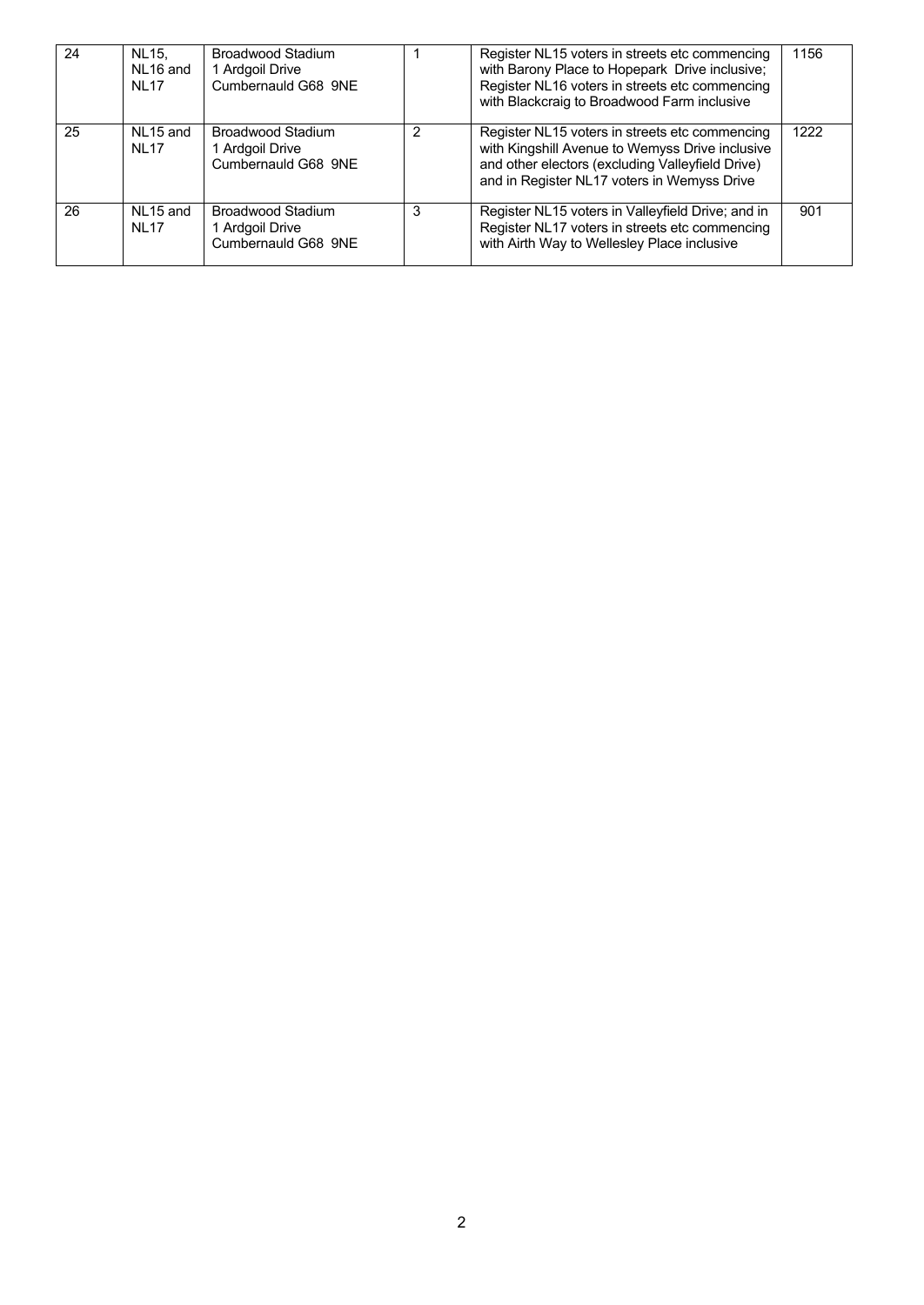## **ELECTORAL WARD NO. 3 - CUMBERNAULD SOUTH**

# **DATE OF ELECTION: THURSDAY, 5 MAY 2022**

| PO/<br><b>Ballot</b><br>Box No. | Polling<br><b>District</b><br><b>Reference</b> | <b>Polling Place</b>                                                                               | <b>Station</b><br>No. | <b>Part of Register</b>                                                                                       | No. of<br><b>Voters</b> |
|---------------------------------|------------------------------------------------|----------------------------------------------------------------------------------------------------|-----------------------|---------------------------------------------------------------------------------------------------------------|-------------------------|
| 27                              | NL <sub>18a</sub>                              | Ravenswood Primary School<br><b>Tiree Road</b><br>Cumbernauld G67 1NR                              | 1                     | Voters in streets etc commencing with Arran<br>Drive to Westray Road inclusive and other<br>electors          | 689                     |
| 28                              | <b>NL18b</b>                                   | St. Mary's Primary School<br><b>Liddel Road</b><br>Cumbernauld G67 1JB                             | 1                     | Voters in streets etc commencing with Liddel<br>Road to McGregor Road inclusive and other<br>electors         | 627                     |
| 29                              | <b>NL20</b>                                    | Carbrain Primary School<br>Millcroft Road<br>Cumbernauld G67 2LD                                   | $\mathbf 1$           | Voters in streets etc commencing with<br>Glencryan Road to Greenrigg Road inclusive                           | 804                     |
| 30                              | <b>NL20</b>                                    | Carbrain Primary School<br><b>Millcroft Road</b><br>Cumbernauld G67 2LD                            | $\overline{2}$        | Voters in streets etc commencing with Millcroft<br>Road to Torbrex Road inclusive and other<br>electors       | 846                     |
| 31                              | <b>NL21</b>                                    | St. Margaret of Scotland<br><b>Primary School</b><br><b>Broomlands Road</b><br>Cumbernauld G67 2PT | 1                     | Voters in streets etc commencing with<br>Beechwood Court to Craigieburn Road inclusive                        | 784                     |
| 32                              | <b>NL21</b>                                    | St. Margaret of Scotland<br><b>Primary School</b><br><b>Broomlands Road</b><br>Cumbernauld G67 2PT | $\overline{2}$        | Voters in streets etc commencing with Glenacre<br>Road to Hillcrest Court inclusive                           | 748                     |
| 33                              | NL21                                           | St. Margaret of Scotland<br><b>Primary School</b><br><b>Broomlands Road</b><br>Cumbernauld G67 2PT | 3                     | Voters in streets etc commencing with Kilbowie<br>Road to Wallbrae Road inclusive and other<br>electors       | 813                     |
| 34                              | <b>NL22</b>                                    | <b>Woodlands Primary School</b><br>Melrose Road<br>Cumbernauld G67 4BA                             | $\mathbf{1}$          | Voters in streets etc commencing with<br>Abbotsford Court to Lochinvar Road inclusive                         | 1095                    |
| 35                              | <b>NL22</b>                                    | <b>Woodlands Primary School</b><br>Melrose Road<br>Cumbernauld G67 4BA                             | $\overline{2}$        | Voters in streets etc commencing with Locksley<br>Avenue to Waverley Crescent inclusive and<br>other electors | 1056                    |
| 36                              | <b>NL23</b>                                    | St. Helen's Primary School<br><b>Lomond Drive</b><br>Condorrat G67 4JL                             | 1                     | Voters in streets etc commencing with Achray<br>Road to Drumpellier Gardens inclusive                         | 1009                    |
| 37                              | <b>NL23</b>                                    | St. Helen's Primary School<br><b>Lomond Drive</b><br>Condorrat G67 4JL                             | $\overline{2}$        | Voters in streets etc commencing with<br>Drumpellier Grove to Lomond Grove inclusive                          | 908                     |
| 38                              | <b>NL23</b>                                    | St. Helen's Primary School<br><b>Lomond Drive</b><br>Condorrat G67 4JL                             | $\sqrt{3}$            | Voters in streets etc commencing with Lomond<br>Place to Weavers Court inclusive and other<br>electors        | 1026                    |
| 39                              | <b>NL24</b>                                    | Condorrat Parish Church Hall<br>Main Road<br>Condorrat G67 4DZ                                     | $\mathbf{1}$          | Voters in streets etc commencing with Barbeth<br>Gardens to Gainburn Crescent inclusive                       | 878                     |
| 40                              | <b>NL24</b>                                    | Condorrat Parish Church Hall<br>Main Road<br>Condorrat G67 4DZ                                     | 2                     | Voters in streets etc commencing with Gainburn<br>Gardens to Woodmill Gardens inclusive and<br>other electors | 839                     |
| 41                              | <b>NL25</b>                                    | <b>Condorrat Primary School</b><br>Morar Drive<br>Condorrat G67 4LA                                | $\mathbf{1}$          | Voters in streets etc commencing with Main<br>Road to North Road inclusive and other electors                 | $\overline{572}$        |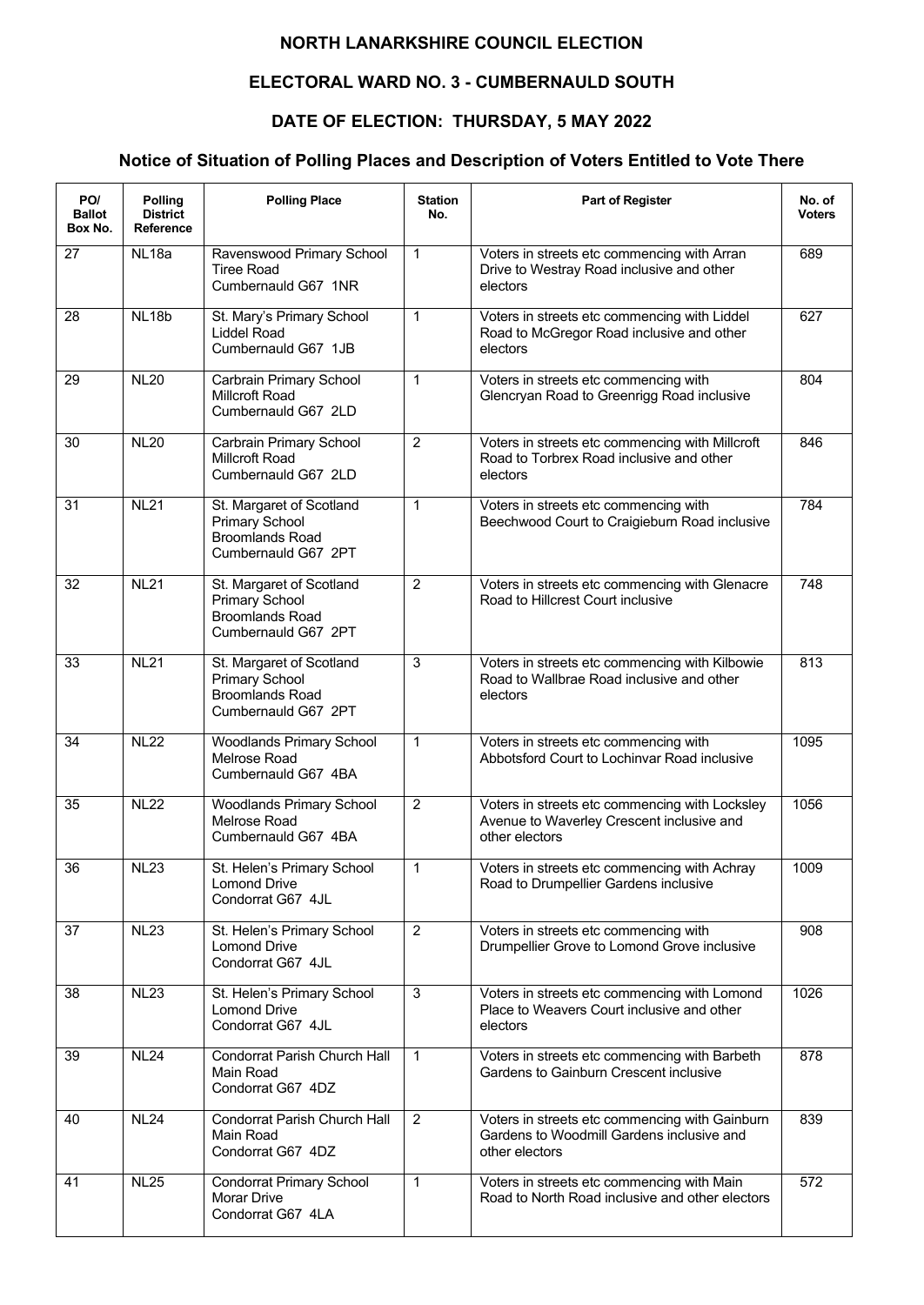### **ELECTORAL WARD NO. 4 – CUMBERNAULD EAST**

## **DATE OF ELECTION: THURSDAY, 5 MAY 2022**

| PO/<br><b>Ballot</b><br>Box No. | Polling<br><b>District</b><br>Reference  | <b>Polling Place</b>                                                      | <b>Station</b><br>No. | Part of Register                                                                                                                                                                                                                              | No. of<br><b>Voters</b> |
|---------------------------------|------------------------------------------|---------------------------------------------------------------------------|-----------------------|-----------------------------------------------------------------------------------------------------------------------------------------------------------------------------------------------------------------------------------------------|-------------------------|
| 42                              | NL <sub>19a</sub><br>and<br><b>NL19b</b> | Muirfield Centre<br>1A South Muirhead Road<br>Cumbernauld G67 1AX         | $\mathbf{1}$          | Register NL19a voters in streets etc<br>commencing with Berryhill Road to Hill Road<br>inclusive and other electors and in Register<br>NL19b voters in streets etc commencing with<br>Allanfauld Road to Eastfield inclusive                  | 1032                    |
| 43                              | NL <sub>19b</sub>                        | Muirfield Centre<br>1A South Muirhead Road<br>Cumbernauld G67 1AX         | $\overline{c}$        | Voters in streets etc commencing with<br>Fergusson Road to St. Mungo's Road inclusive<br>and other electors                                                                                                                                   | 967                     |
| 44                              | NL26 and<br><b>NL32</b>                  | Kildrum Primary School<br><b>Ellisland Road</b><br>Cumbernauld G67 2HQ    | $\mathbf{1}$          | Register NL26 voters in streets etc commencing<br>with Afton Road to Campsie View inclusive                                                                                                                                                   | 886                     |
| 45                              | <b>NL26</b>                              | Kildrum Primary School<br><b>Ellisland Road</b><br>Cumbernauld G67 2HQ    | $\overline{2}$        | Voters in streets etc commencing with Castle<br>Way to Ellisland Road inclusive                                                                                                                                                               | 867                     |
| 46                              | <b>NL26</b>                              | Kildrum Primary School<br><b>Ellisland Road</b><br>Cumbernauld G67 2HQ    | 3                     | Voters in streets etc commencing with Forest<br>View to Meadow View inclusive                                                                                                                                                                 | 842                     |
| 47                              | NL26 and<br><b>NL32</b>                  | Kildrum Primary School<br><b>Ellisland Road</b><br>Cumbernauld G67 2HQ    | $\overline{4}$        | Register NL26 voters in streets etc commencing<br>with Moss Knowe to Woodland Way inclusive<br>and other electors and in Register NL32 voters<br>in streets etc commencing with Blairlinn View to<br>Tannochbrae inclusive and other electors | 723                     |
| 48                              | <b>NL27</b>                              | St. Lucy's Primary School<br>Oak Road<br>Cumbernauld G67 3LQ              | $\mathbf{1}$          | Voters in streets etc commencing with<br>Aiktenhead/Almond Road to Glenhead inclusive                                                                                                                                                         | 982                     |
| 49                              | <b>NL27</b>                              | St. Lucy's Primary School<br>Oak Road<br>Cumbernauld G67 3LQ              | $\overline{2}$        | Voters in streets etc commencing with Hawthorn<br>Road to Lime Crescent inclusive                                                                                                                                                             | 981                     |
| 50                              | <b>NL27</b>                              | St. Lucy's Primary School<br>Oak Road<br>Cumbernauld G67 3LQ              | $\overline{3}$        | Voters in streets etc commencing with Maple<br>Court to Slamannon, Falkirk inclusive and other<br>electors                                                                                                                                    | 1141                    |
| 51                              | NL28 and<br><b>NL30</b>                  | Whitelees Primary School<br><b>Blackthorn Road</b><br>Cumbernauld G67 3NJ | 1                     | Register NL28 voters in streets etc commencing<br>with Abronhill to Roseburn Court inclusive                                                                                                                                                  | 1022                    |
| 52                              | NL28 and<br><b>NL30</b>                  | Whitelees Primary School<br><b>Blackthorn Road</b><br>Cumbernauld G67 3NJ | $\overline{2}$        | Register NL28 voters in Whitelees Road and<br>other electors and in Register NL30 voters in<br>streets etc commencing with Ash Road to<br>Spruce Road inclusive and other electors                                                            | 923                     |
| 53                              | <b>NL29</b>                              | <b>Abronhill Primary School</b><br>Medlar Road<br>Cumbernauld G67 3AJ     | $\mathbf{1}$          | Voters in streets etc commencing with Alder<br>Road to Rowan Road inclusive and other<br>electors                                                                                                                                             | 1294                    |
| 54                              | <b>NL31</b>                              | The Village Community<br>Centre<br>The Wynd<br>Cumbernauld G67 2ST        | $\overline{1}$        | Voters in streets etc commencing with Baronhill<br>to Wigtoun Place inclusive and other electors                                                                                                                                              | 1208                    |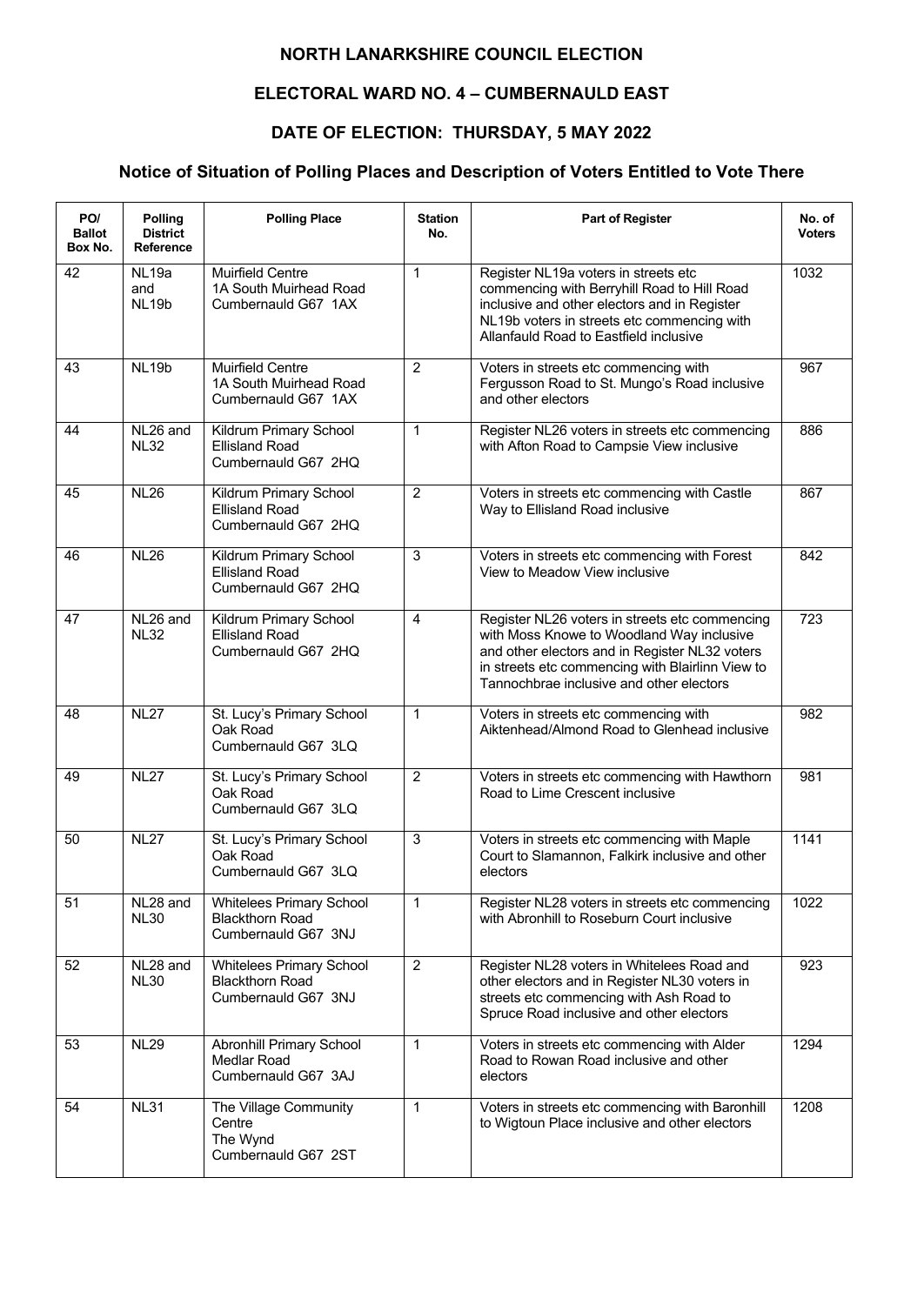# **ELECTORAL WARD NO. 5 – STEPPS, CHRYSTON AND MUIRHEAD**

# **DATE OF ELECTION: THURSDAY, 5 MAY 2022**

| PO/<br><b>Ballot</b><br>Box No. | Polling<br><b>District</b><br><b>Reference</b> | <b>Polling Place</b>                                                                      | <b>Station</b><br>No. | Part of Register                                                                                                                                                                                                                                  | No. of<br><b>Voters</b> |
|---------------------------------|------------------------------------------------|-------------------------------------------------------------------------------------------|-----------------------|---------------------------------------------------------------------------------------------------------------------------------------------------------------------------------------------------------------------------------------------------|-------------------------|
| 55                              | <b>NL33</b>                                    | <b>Stepps Primary School</b><br>10 Blenheim Avenue<br>Stepps G33 6FH                      | $\mathbf{1}$          | Voters in streets etc commencing with<br>Alexandra Avenue to Hornshill Farm Road<br>inclusive                                                                                                                                                     | 1011                    |
| 56                              | <b>NL33</b>                                    | <b>Stepps Primary School</b><br>10 Blenheim Avenue<br>Stepps G33 6FH                      | $\overline{2}$        | Voters in streets etc commencing with Laundry<br>Lane to Whitehill Farm Road inclusive and other<br>electors                                                                                                                                      | 1033                    |
| 57                              | $NL34$ and<br><b>NL43</b>                      | St Joseph's Primary School<br>Cardowan Road<br>Stepps G33 6AA                             | $\mathbf{1}$          | Register NL34 voters in streets etc commencing<br>with Ardtoe Crescent to Inchgower Road<br>inclusive                                                                                                                                             | 1016                    |
| 58                              | NL34                                           | St Joseph's Primary School<br>Cardowan Road<br>Stepps G33 6AA                             | $\overline{2}$        | Voters in streets etc commencing with Iona Way<br>to Scapa Way inclusive                                                                                                                                                                          | 922                     |
| 59                              | NL34 and<br><b>NL43</b>                        | St Joseph's Primary School<br>Cardowan Road<br>Stepps G33 6AA                             | $\overline{3}$        | Register NL34 voters in streets etc commencing<br>with Speyburn Place to Whiteford Road inclusive<br>and other electors and in Register NL43 voters<br>in streets etc commencing with Dunlop Close to<br>Watt Avenue inclusive and other electors | 999                     |
| 60                              | <b>NL35</b>                                    | <b>Stepping Stones Family</b><br>Learning Centre<br>66 Cumbernauld Road<br>Stepps G33 6EW | $\mathbf{1}$          | Voters in streets etc commencing with Cessnock<br>Road to Third Avenue inclusive and other<br>electors                                                                                                                                            | 590                     |
| 61                              | <b>NL36</b>                                    | <b>Chryston Primary School</b><br>Lindsaybeg Road<br>Chryston G69 9DW                     | $\mathbf{1}$          | Voters in streets etc commencing with<br>Barcaldine Avenue to Drumsack Avenue<br>inclusive                                                                                                                                                        | 878                     |
| 62                              | <b>NL36</b>                                    | <b>Chryston Primary School</b><br>Lindsaybeg Road<br>Chryston G69 9DW                     | $\overline{c}$        | Voters in streets etc commencing with<br>Drumsack Farm to Lorn Avenue inclusive                                                                                                                                                                   | 841                     |
| 63                              | <b>NL36</b>                                    | <b>Chryston Primary School</b><br>Lindsaybeg Road<br>Chryston G69 9DW                     | $\overline{3}$        | Voters in streets etc commencing with Main<br>Street to The Yarrow Drive inclusive and other<br>electors                                                                                                                                          | 928                     |
| 64                              | <b>NL37</b>                                    | Auchinloch Primary School<br>Langmuirhead Road<br>Auchinloch G66 5DU                      | $\mathbf{1}$          | Voters in streets etc commencing with Arronhill<br>View to Westerhill Road, Bishopbriggs Farm<br>Cottages inclusive and other electors                                                                                                            | 736                     |
| 65                              | <b>NL41</b>                                    | St Barbara's Primary School<br>Elmira Road<br>Muirhead G69 9EJ                            | $\mathbf{1}$          | Voters in streets etc commencing with Beckett<br>Drive to Haining Wynd inclusive                                                                                                                                                                  | 808                     |
| 66                              | <b>NL41</b>                                    | St Barbara's Primary School<br>Elmira Road<br>Muirhead G69 9EJ                            | $\overline{2}$        | Voters in streets etc commencing with Handley<br>Place to Woodlands Avenue inclusive and other<br>electors                                                                                                                                        | $\overline{703}$        |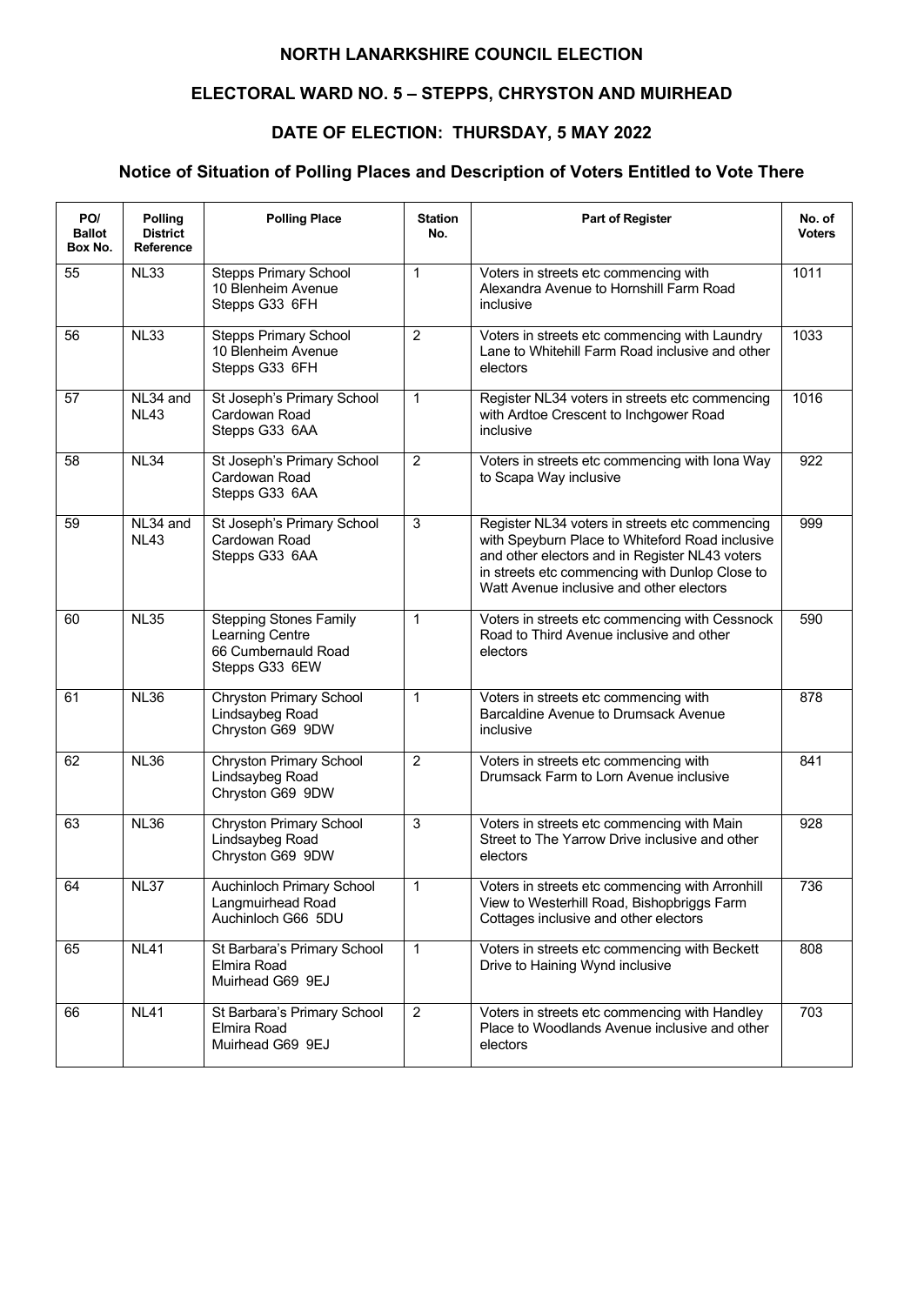# **ELECTORAL WARD NO. 6 – GARTCOSH, GLENBOIG AND MOODIESBURN**

# **DATE OF ELECTION: THURSDAY, 5 MAY 2022**

| PO/<br><b>Ballot</b><br>Box No. | Polling<br><b>District</b><br>Reference | <b>Polling Place</b>                                                                                   | <b>Station</b><br>No. | <b>Part of Register</b>                                                                                                                                                                                        | No. of<br><b>Voters</b> |
|---------------------------------|-----------------------------------------|--------------------------------------------------------------------------------------------------------|-----------------------|----------------------------------------------------------------------------------------------------------------------------------------------------------------------------------------------------------------|-------------------------|
| 67                              | NL38 and<br><b>NL42</b>                 | <b>Glenmanor Primary School</b><br>Glenmanor Avenue<br>Moodiesburn G69 0JA                             | $\mathbf{1}$          | Register NL38 voters in streets etc commencing<br>with Auchengeich Road to Viewfield inclusive<br>and in Register NL42 voters in streets etc<br>commencing with Auchenglen Drive to Hayle<br>Gardens inclusive | 1182                    |
| 68                              | NL42                                    | <b>Glenmanor Primary School</b><br><b>Glenmanor Avenue</b><br>Moodiesburn G69 0JA                      | $\overline{2}$        | Voters in streets etc commencing with Hillhead<br>Avenue to St. Ives Road inclusive and other<br>electors                                                                                                      | 1095                    |
| 69                              | <b>NL39</b>                             | St Michael's Primary School<br><b>Burnbrae Avenue</b><br>Moodiesburn G69 0ER                           | $\mathbf{1}$          | Voters in streets etc commencing with<br>Adamswell Farm to Dalcruin Gardens inclusive                                                                                                                          | 1071                    |
| 70                              | <b>NL39</b>                             | St Michael's Primary School<br><b>Burnbrae Avenue</b><br>Moodiesburn G69 0ER                           | $\overline{2}$        | Voters in streets etc commencing with<br>Deepdene Road to Knockmilly Place inclusive                                                                                                                           | 1168                    |
| 71                              | <b>NL39</b>                             | St Michael's Primary School<br><b>Burnbrae Avenue</b><br>Moodiesburn G69 0ER                           | 3                     | Voters in streets etc commencing with Langholm<br>Court to Whithorn Crescent inclusive and other<br>electors                                                                                                   | 1045                    |
| 72                              | <b>NL40</b>                             | Gartcosh Hall<br>Lochend Road<br>Gartcosh G69 2AB                                                      | $\mathbf{1}$          | Voters in streets etc commencing with Allander<br>Crescent to Kinglas Court inclusive                                                                                                                          | 1214                    |
| 73                              | NL40                                    | <b>Gartcosh Hall</b><br>Lochend Road<br>Gartcosh G69 2AB                                               | $\overline{2}$        | Voters in streets etc commencing with Kirkhill<br>Road to Woodneuk Terrace inclusive and other<br>electors                                                                                                     | 1241                    |
| 74                              | NL51                                    | <b>Masonic Hall</b><br><b>Main Street</b><br>Glenboig ML5 2QT                                          | $\mathbf{1}$          | Voters in streets etc commencing with Annathill<br>to Inchneuk Road inclusive                                                                                                                                  | 731                     |
| 75                              | <b>NL51</b>                             | <b>Masonic Hall</b><br>Main Street<br>Glenboig ML5 2QT                                                 | $\overline{2}$        | Voters in streets etc commencing with Jock<br>Shaw Drive to Woodend Farm inclusive and<br>other electors                                                                                                       | 737                     |
| 76                              | NL51a                                   | Glenboig and Our Lady and<br>St. Joseph's Primary Schools<br>5 South Medrox Street<br>Glenboig ML5 2RU | $\mathbf{1}$          | Voters in streets etc commencing with Ballater<br>Way to The Oval inclusive and other electors                                                                                                                 | 1014                    |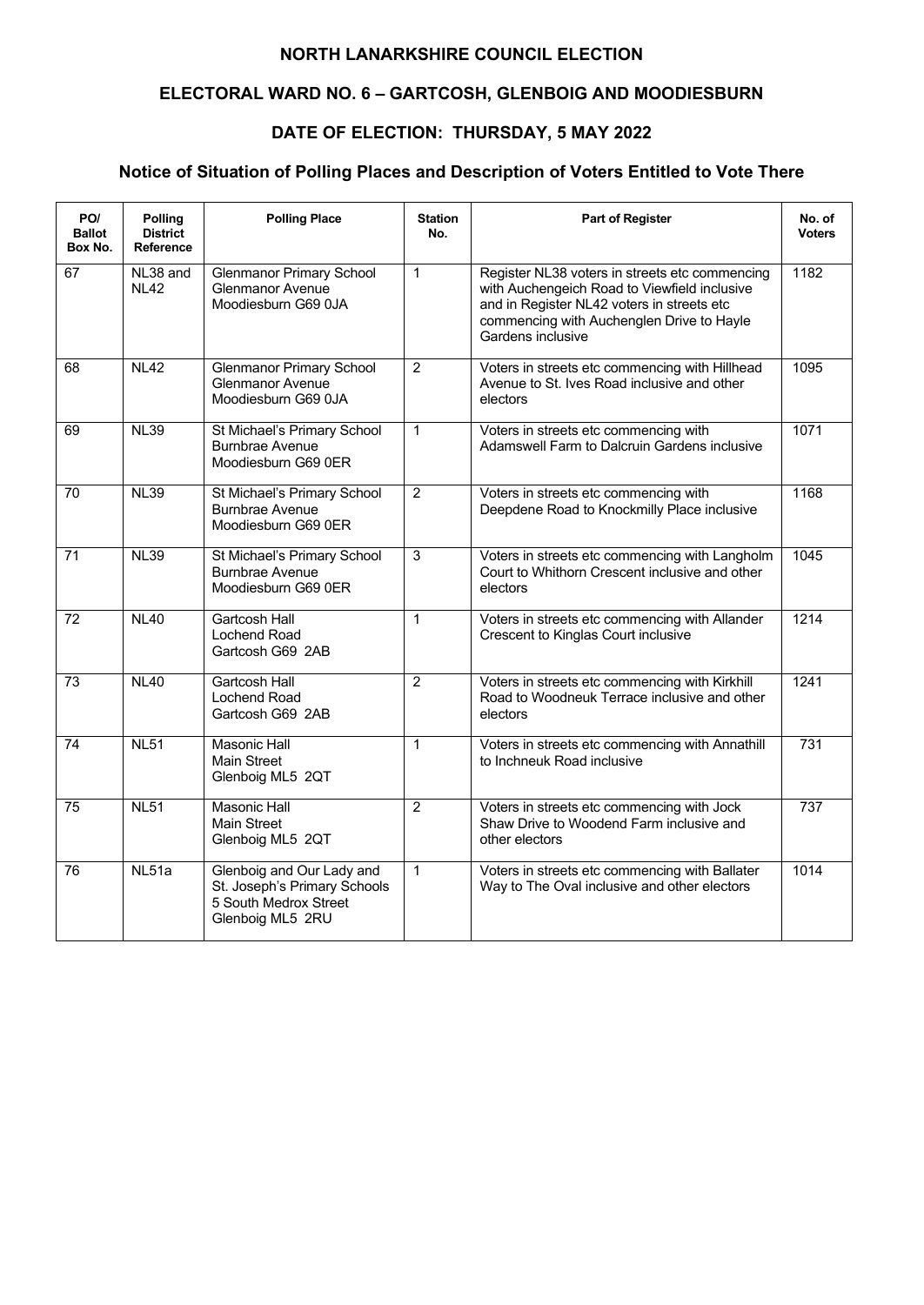### **WARD 7 – COATBRIDGE NORTH**

## **DATE OF ELECTION: THURSDAY, 5 MAY 2022**

| PO/<br><b>Ballot</b><br>Box No. | Polling<br><b>District</b><br>Reference | <b>Polling Place</b>                                                                        | <b>Station</b><br>No. | <b>Part of Register</b>                                                                                                                                                                                                                                                                                       | No. of<br><b>Voters</b> |
|---------------------------------|-----------------------------------------|---------------------------------------------------------------------------------------------|-----------------------|---------------------------------------------------------------------------------------------------------------------------------------------------------------------------------------------------------------------------------------------------------------------------------------------------------------|-------------------------|
| 77                              | <b>NL44</b>                             | St Bartholomew's Primary<br>School<br>Deveron Street<br>Coatbridge ML5 2JB                  | $\mathbf 1$           | Voters in streets etc commencing with Achray<br>Place to Leven Road inclusive                                                                                                                                                                                                                                 | 842                     |
| 78                              | <b>NL44</b>                             | St Bartholomew's Primary<br>School<br>Deveron Street<br>Coatbridge ML5 2JB                  | $\overline{2}$        | Voters in streets etc commencing with Lochview<br>Road to Wye Crescent inclusive                                                                                                                                                                                                                              | 733                     |
| 79                              | <b>NL45</b>                             | Skills Academy, Former<br>Inclusion Support Base<br>41 Townhead Road<br>Coatbridge ML5 2HT  | $\mathbf{1}$          | Voters in streets etc commencing with<br>Auldhame Street to Townhead Road inclusive                                                                                                                                                                                                                           | 962                     |
| 80                              | <b>NL46</b>                             | <b>Townhead Primary School</b><br>Dochart Drive<br>Coatbridge ML5 2PG                       | $\mathbf{1}$          | Voters in streets etc commencing with Derwent<br>Drive to Woodend Farm inclusive                                                                                                                                                                                                                              | 746                     |
| 81                              | NL47 and<br><b>NL49</b>                 | The Reigart Suite, Summerlee<br>Heritage Park<br>Heritage Way<br>Coatbridge ML5 1QD         | $\mathbf{1}$          | Register NL47 voters in streets etc commencing<br>with Alberta Avenue to St. Denis Way inclusive<br>and other electors and in Register NL49 Voters<br>in streets etc commencing with Albany Street to<br>Dunrobin Place inclusive                                                                             | 1171                    |
| 82                              | <b>NL49</b>                             | The Reigart Suite, Summerlee<br>Heritage Park<br>Heritage Way<br>Coatbridge ML5 1QD         | $\overline{2}$        | Voters in streets etc commencing with<br>Finlaystone Street to Wood Street inclusive and<br>other electors                                                                                                                                                                                                    | 1172                    |
| 83                              | <b>NL48</b>                             | Langloan Primary School<br><b>Bank Street</b><br>Coatbridge ML5 1EG                         | $\mathbf{1}$          | Voters in streets etc commencing with Bank<br>Street to Woodlands Place inclusive                                                                                                                                                                                                                             | 1294                    |
| 84                              | NL50a                                   | <b>Masonic Hall</b><br>Coltswood Road<br>Coatbridge ML5 2AA                                 | $\mathbf{1}$          | Voters in streets etc commencing with Alston<br>Avenue to Gartverrie Gardens inclusive                                                                                                                                                                                                                        | 806                     |
| 85                              | NL50a                                   | <b>Masonic Hall</b><br>Coltswood Road<br>Coatbridge ML5 2AA                                 | $\overline{2}$        | Voters in streets etc commencing with Gilchrist<br>Street to West George Street inclusive and other<br>electors                                                                                                                                                                                               | 901                     |
| 86                              | NL50b                                   | <b>Greenhill Primary School</b><br><b>Albert Street</b><br>Coatbridge ML5 3HE               | $\mathbf{1}$          | Voters in streets etc commencing with Academy<br>Court to Weir Street inclusive and other electors                                                                                                                                                                                                            | 856                     |
| 87                              | <b>NL52</b>                             | St Patrick's Primary School<br>Kildonan Street<br>Coatbridge ML5 3LP                        | $\mathbf{1}$          | Voters in streets etc commencing with<br>Alexander Street to Portland Street inclusive                                                                                                                                                                                                                        | 866                     |
| 88                              | NL52a                                   | Dunbeth Nursery Centre<br><b>Coats Street</b><br>Coatbridge ML5 3NX                         | $\mathbf 1$           | Voters in streets etc commencing with Albion<br><b>Street to Park Street inclusive</b>                                                                                                                                                                                                                        | 652                     |
| 89                              | <b>NL53,</b><br>NL54 and<br><b>NL55</b> | Holy Trinity and All Saints<br>Church Hall<br><b>Muiryhall Street</b><br>Coatbridge ML5 3RZ | $\mathbf{1}$          | Register NL53 voters in streets etc commencing<br>with Albion Court to Stewart Court inclusive;<br>Register NL54 voters in streets etc commencing<br>with Agnew Avenue to Wilson Street inclusive<br>and in Register NL55 voters in streets etc<br>commencing with Agnew Avenue to Quarry<br>Street inclusive | 890                     |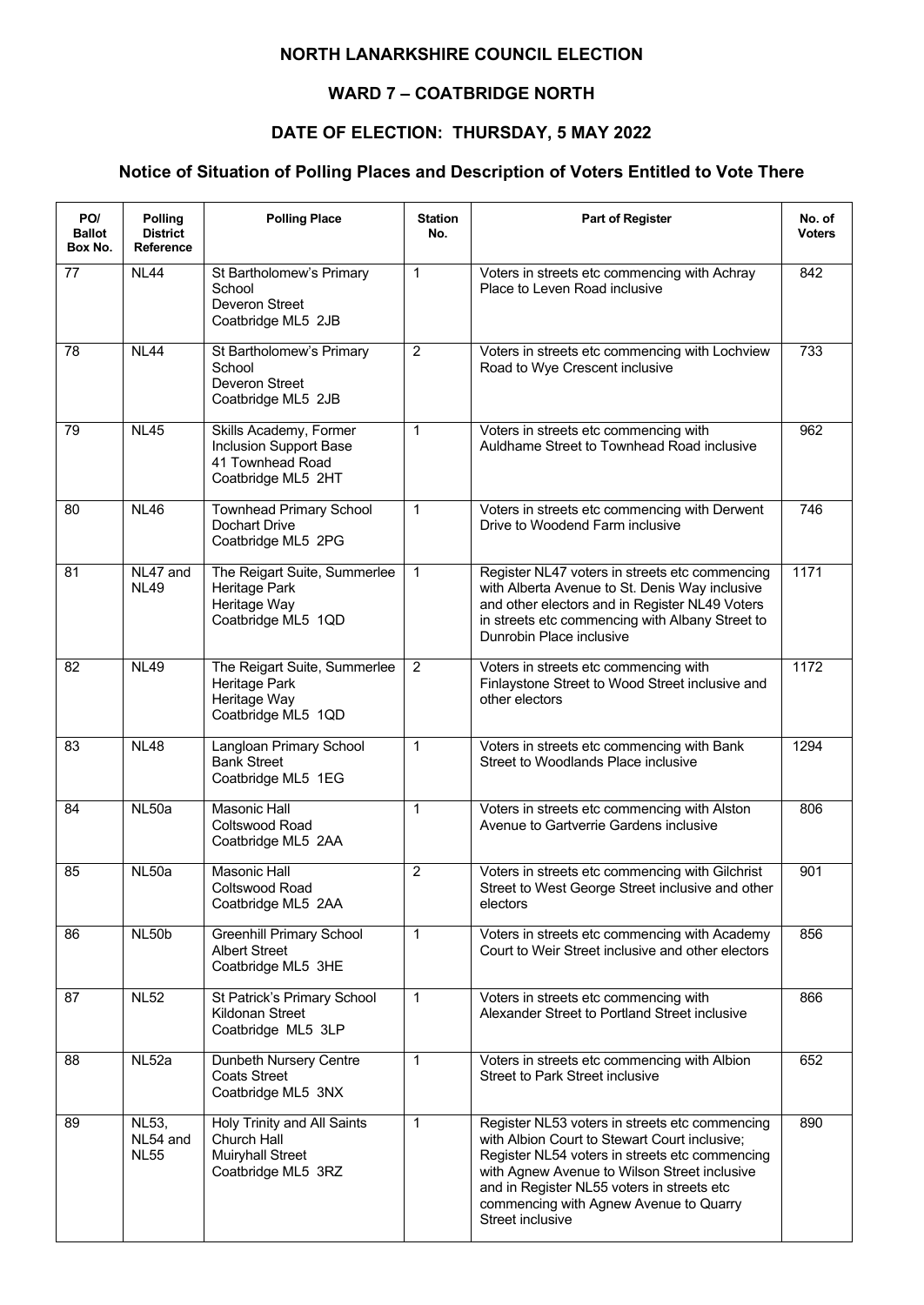### **WARD 8 - AIRDRIE NORTH**

## **DATE OF ELECTION: THURSDAY, 5 MAY 2022**

| PO/<br><b>Ballot</b><br>Box No. | <b>Polling</b><br><b>District</b><br><b>Reference</b> | <b>Polling Place</b>                                                                        | <b>Station</b><br>No. | <b>Part of Register</b>                                                                                         | No. of<br><b>Voters</b> |
|---------------------------------|-------------------------------------------------------|---------------------------------------------------------------------------------------------|-----------------------|-----------------------------------------------------------------------------------------------------------------|-------------------------|
| 90                              | <b>NL56</b>                                           | Airdrie Academy<br>South Commonhead Avenue<br>Airdrie ML6 6NX                               | $\mathbf{1}$          | Voters in streets etc commencing with<br>Commonhead Avenue to Rochsolloch Drive<br>inclusive                    | 633                     |
| 91                              | <b>NL56</b>                                           | Airdrie Academy<br>South Commonhead Avenue<br>Airdrie ML6 6NX                               | $\overline{2}$        | Voters in streets etc commencing with<br>Roughcraig Street to Whitehill Avenue inclusive                        | 691                     |
| 92                              | <b>NL57</b>                                           | St Serf's Primary School<br>Thrashbush Road<br>Airdrie ML6 6QU                              | $\mathbf 1$           | Voters in streets etc commencing with Baird<br>Avenue to Tobermory Gardens inclusive and<br>other electors      | 1285                    |
| 93                              | <b>NL59</b>                                           | <b>Springfield Community Centre</b><br><b>Forrest Street</b><br>Airdrie ML6 7BA             | $\mathbf 1$           | Voters in streets etc commencing with Bannen<br>Court to Forrest Street inclusive                               | 919                     |
| 94                              | <b>NL59</b>                                           | <b>Springfield Community Centre</b><br><b>Forrest Street</b><br>Airdrie ML6 7BA             | $\overline{2}$        | Voters in streets etc commencing with Glebe<br><b>Crescent to Towers Road inclusive</b>                         | 809                     |
| 95                              | <b>NL60</b>                                           | <b>Clarkston Primary School</b><br>17 Findhorn Place<br>Airdrie ML6 7HE                     | $\mathbf{1}$          | Voters in streets etc commencing with Airdriehill<br>Street to Crofton Wynd inclusive                           | 877                     |
| 96                              | <b>NL60</b>                                           | <b>Clarkston Primary School</b><br>17 Findhorn Place<br>Airdrie ML6 7HE                     | $\overline{2}$        | Voters in streets etc commencing with<br>Drumbathie Road to York Gardens inclusive                              | $\overline{715}$        |
| 97                              | <b>NL61</b>                                           | Plains and St David's Primary<br>Schools<br>1 Annieshill View<br>Plains ML6 7NY             | $\mathbf{1}$          | Voters in streets etc commencing with Aberfeldy<br>Avenue to Kilearn Crescent inclusive                         | 1169                    |
| 98                              | <b>NL61</b>                                           | Plains and St David's Primary<br>Schools<br>1 Annieshill View<br>Plains ML6 7NY             | $\overline{2}$        | Voters in streets etc commencing with Kintyre<br>Crescent to Wester Moffat Farm inclusive and<br>other electors | 1112                    |
| 99                              | <b>NL62</b>                                           | Glengowan and St. Mary's<br><b>Primary Schools</b><br>Drumfin Avenue<br>Caldercruix ML6 7QP | 1                     | Voters in streets etc commencing with Airdrie<br>Road to Liberty Road inclusive                                 | 1044                    |
| 100                             | <b>NL62</b>                                           | Glengowan and St. Mary's<br><b>Primary Schools</b><br>Drumfin Avenue<br>Caldercruix ML6 7QP | $\overline{c}$        | Voters in streets etc commencing with Lilyloch<br>Gardens to Woodside Cottages inclusive and<br>other electors  | 1037                    |
| 101                             | <b>NL63</b>                                           | <b>Village Hall</b><br>Telegraph Road<br>Longriggend ML6 7RR                                | $\mathbf{1}$          | Voters in streets etc commencing with Drumbow<br>Farm to Telegraph Road inclusive                               | 114                     |
| 102                             | <b>NL64</b>                                           | <b>Glenmavis Community Centre</b><br>107 Coatbridge Road<br>Glenmavis ML6 0NJ               | $\mathbf{1}$          | Voters in streets etc commencing with Airdrie<br>Road to Irvine Street inclusive                                | 1015                    |
| 103                             | <b>NL64</b>                                           | <b>Glenmavis Community Centre</b><br>107 Coatbridge Road<br>Glenmavis ML6 0NJ               | 2                     | Voters in streets etc commencing with Kirkstyle<br>Place to Yetts Hole Road inclusive and other<br>electors     | 972                     |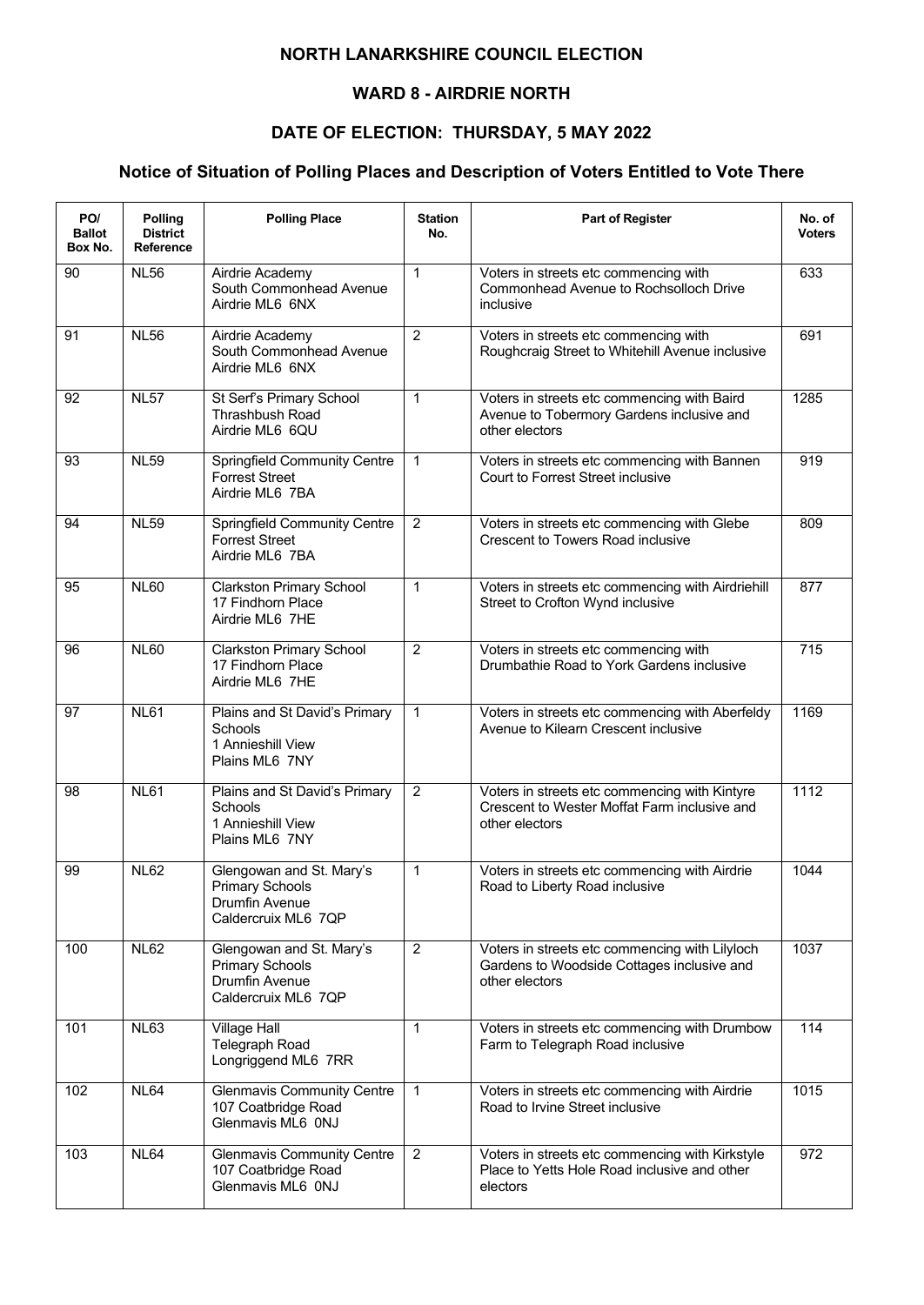| 104 | <b>NL65</b> | Greengairs Primary School<br>Greengairs Road<br>Greengairs ML6 7TE            | Voters in streets etc commencing with<br>Annandale to Woodside Cottage inclusive   | 1173 |
|-----|-------------|-------------------------------------------------------------------------------|------------------------------------------------------------------------------------|------|
| 105 | NL66        | <b>Golfhill Primary School</b><br><b>Ballochney Street</b><br>Airdrie ML6 0LT | Voters in streets etc commencing with Ardbeg<br>Crescent to Tummel Drive inclusive | 1293 |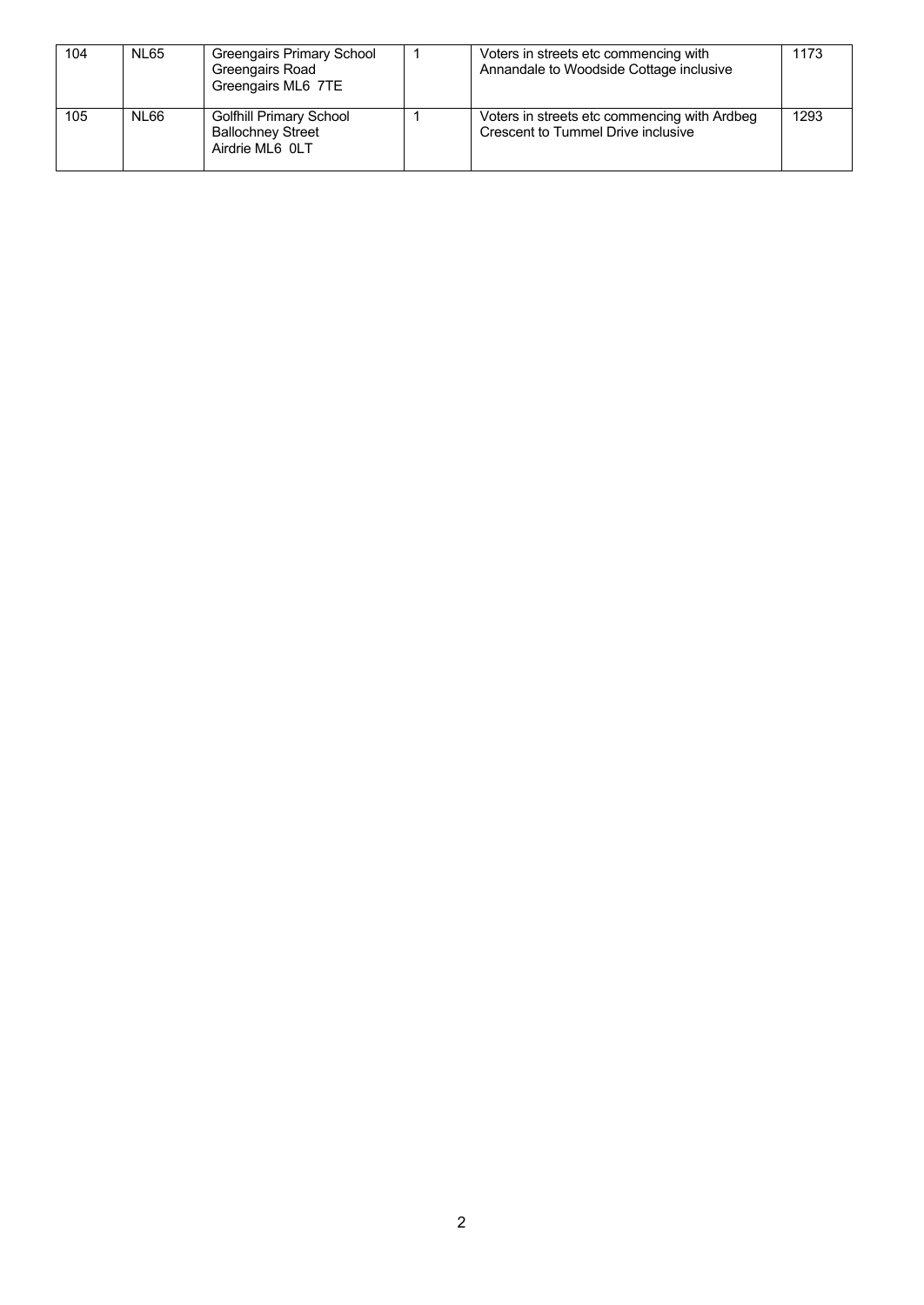### **WARD 9 - AIRDRIE CENTRAL**

## **DATE OF ELECTION: THURSDAY, 5 MAY 2022**

| PO/<br><b>Ballot</b><br>Box No. | Polling<br><b>District</b><br>Reference | <b>Polling Place</b>                                                                      | <b>Station</b><br>No. | <b>Part of Register</b>                                                                                                                                            | No. of<br><b>Voters</b> |
|---------------------------------|-----------------------------------------|-------------------------------------------------------------------------------------------|-----------------------|--------------------------------------------------------------------------------------------------------------------------------------------------------------------|-------------------------|
| 106                             | <b>NL58</b>                             | St Andrew's Primary School<br>Laggan Road<br>Airdrie ML6 0LL                              | $\mathbf{1}$          | Voters in streets etc commencing with Arran<br>Drive to Tayside inclusive                                                                                          | 579                     |
| 107                             | <b>NL67</b>                             | <b>Beechbank Community</b><br>Centre<br>Westermavisbank Avenue<br>Airdrie ML6 0HE         | $\mathbf{1}$          | Voters in streets etc commencing with<br>Beechbank Avenue to Wilson Street inclusive                                                                               | 687                     |
| 108                             | NL68 and<br><b>NL75</b>                 | Victoria Primary School<br>79 Aitchison Street<br>Airdrie ML6 0DB                         | $\mathbf{1}$          | Register NL68 voters in streets etc commencing<br>with Aitchison Court to Garden Square Walk<br>inclusive and in Register NL75 voters in Lomond<br>Court inclusive | 860                     |
| 109                             | <b>NL68</b>                             | Victoria Primary School<br>79 Aitchison Street<br>Airdrie ML6 ODB                         | $\overline{2}$        | Voters in streets etc commencing with George<br>Street to McKenna Drive inclusive                                                                                  | 894                     |
| 110                             | <b>NL68</b>                             | Victoria Primary School<br>79 Aitchison Street<br>Airdrie ML6 0DB                         | $\overline{3}$        | Voters in streets etc commencing with Mitchell<br>Street to Wilson Street inclusive and other<br>electors                                                          | 820                     |
| 111                             | <b>NL69</b>                             | The Chapelside Centre<br><b>Waddell Street</b><br>Airdrie ML6 6JU                         | $\mathbf{1}$          | Voters in streets etc commencing with Aitken<br><b>Street to Hunter Street inclusive</b>                                                                           | 1001                    |
| $\overline{112}$                | <b>NL69</b>                             | The Chapelside Centre<br><b>Waddell Street</b><br>Airdrie ML6 6JU                         | $\overline{2}$        | Voters in streets etc commencing with Kelvin<br>Drive to Wood Street inclusive and other<br>electors                                                               | 1145                    |
| 113                             | <b>NL70</b>                             | Coatdyke Congregational<br>Church<br>Kippen Street<br>Airdrie ML6 9AX                     | $\mathbf{1}$          | Voters in streets etc commencing with Agnew<br>Avenue to Stewart Gardens inclusive                                                                                 | 417                     |
| 114                             | <b>NL71</b>                             | Devonview Pre-School Centre<br><b>Devonview Street</b><br>Airdrie ML6 9DH                 | $\mathbf{1}$          | Voters in streets etc commencing with<br>Alexander Street to Gartmore Road inclusive                                                                               | 891                     |
| 115                             | <b>NL71</b>                             | Devonview Pre-School Centre<br>Devonview Street<br>Airdrie ML6 9DH                        | $\overline{2}$        | Voters in streets etc commencing with Glenrigg<br>Court to Parnell Street inclusive                                                                                | 860                     |
| 116                             | <b>NL71</b>                             | Devonview Pre-School Centre<br>Devonview Street<br>Airdrie ML6 9DH                        | 3                     | Voters in streets etc commencing with Penkill<br>Avenue to Woodburn Avenue inclusive and<br>other electors                                                         | 815                     |
| 117                             | <b>NL72</b>                             | <b>Community Education Centre</b><br>2 Clark Street<br>Airdrie ML6 6DQ                    | $\mathbf{1}$          | Voters in streets etc commencing with Adam<br>Avenue to Springwells Crescent inclusive                                                                             | 798                     |
| 118                             | <b>NL73</b>                             | All Saints and Rochsolloch<br><b>Primary Schools</b><br>Bellsdyke Road<br>Airdrie ML6 9DU | $\mathbf{1}$          | Voters in streets etc commencing with Academy<br>Park to Gartleahill inclusive                                                                                     | 884                     |
| 119                             | <b>NL73</b>                             | All Saints and Rochsolloch<br><b>Primary Schools</b><br>Bellsdyke Road<br>Airdrie ML6 9DU | $\overline{2}$        | Voters in streets etc commencing with Hillfoot<br>Road to Whiteford Lane inclusive and other<br>electors                                                           | 807                     |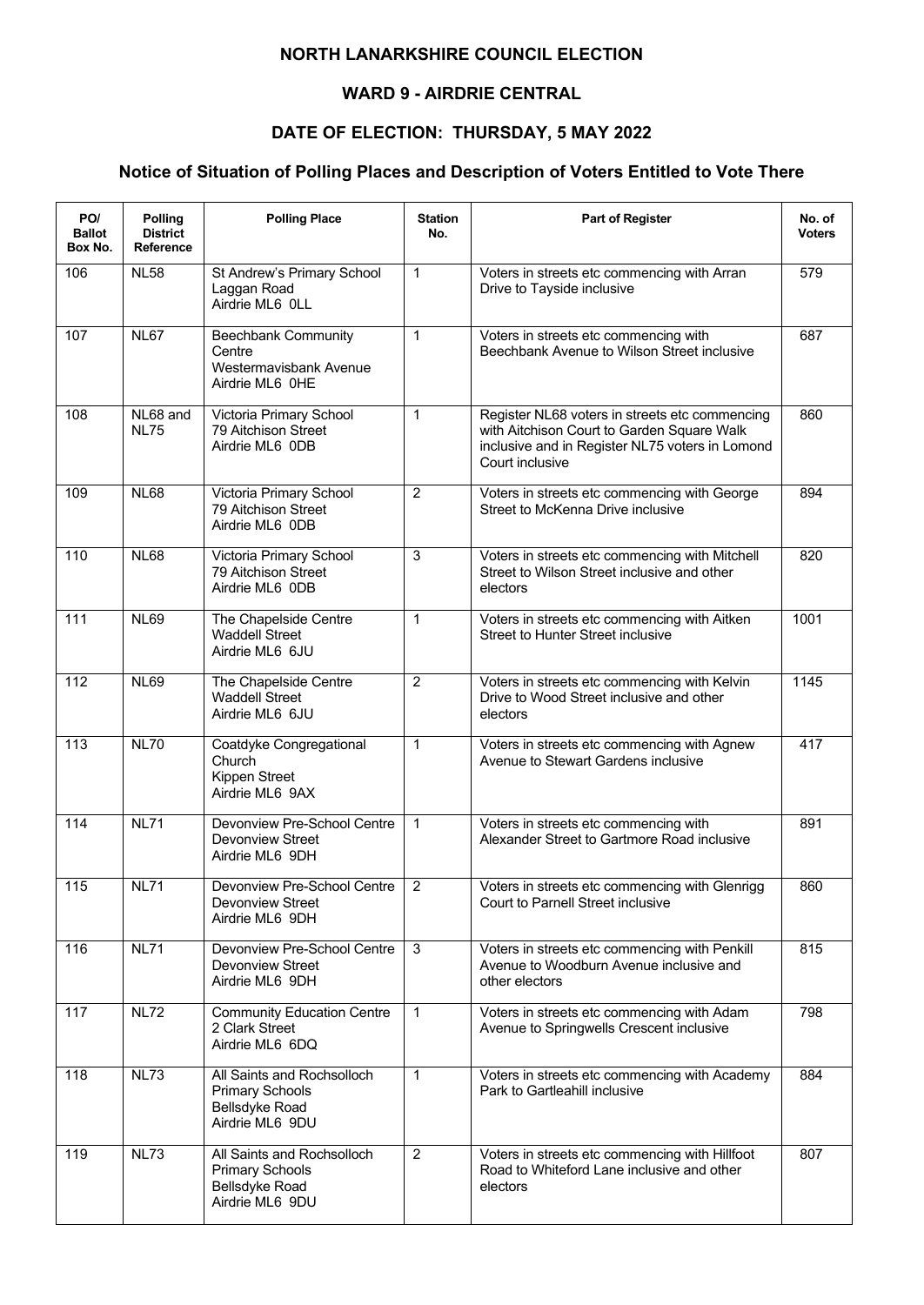| 120<br><b>NL74</b><br>Voters in streets etc commencing with Braedale<br>Gartlea Community Centre<br>Hillfoot Road<br>Avenue to Tollbrae Avenue inclusive<br>Airdrie ML6 9PB | 1100 |
|-----------------------------------------------------------------------------------------------------------------------------------------------------------------------------|------|
|-----------------------------------------------------------------------------------------------------------------------------------------------------------------------------|------|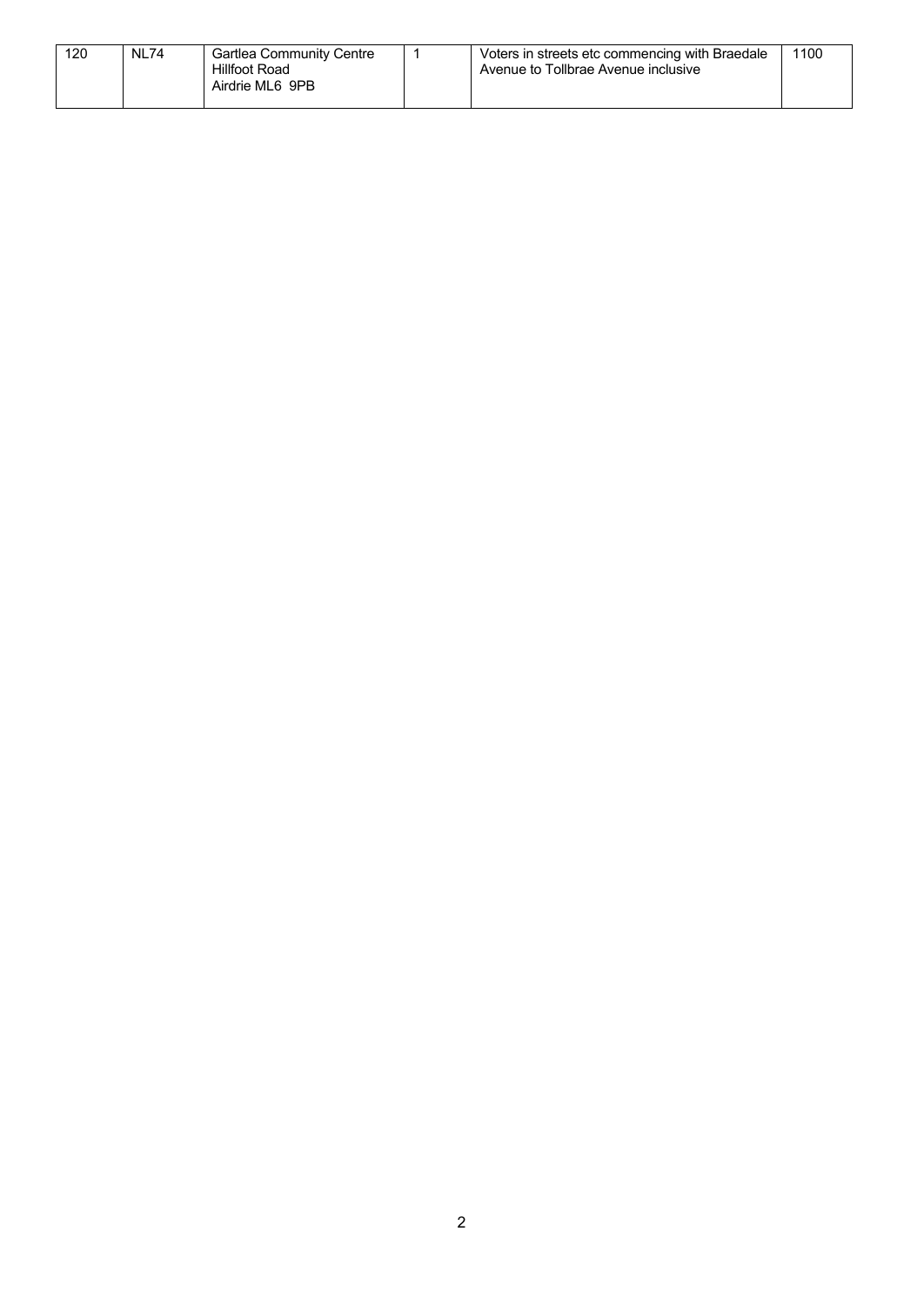### **WARD 10 - COATBRIDGE WEST**

## **DATE OF ELECTION: THURSDAY, 5 MAY 2022**

| PO/<br><b>Ballot</b><br>Box No. | <b>Polling</b><br><b>District</b><br><b>Reference</b> | <b>Polling Place</b>                                                                     | <b>Station</b><br>No. | <b>Part of Register</b>                                                                                     | No. of<br><b>Voters</b> |
|---------------------------------|-------------------------------------------------------|------------------------------------------------------------------------------------------|-----------------------|-------------------------------------------------------------------------------------------------------------|-------------------------|
| 121                             | NL76                                                  | Bargeddie and St Kevin's<br><b>Primary Schools</b><br>Langmuir Road<br>Bargeddie G69 7RS | $\mathbf{1}$          | Voters in streets etc commencing with Abbey<br>Walk to Hollyhill Grove inclusive                            | 1199                    |
| 122                             | <b>NL76</b>                                           | Bargeddie and St Kevin's<br><b>Primary Schools</b><br>Langmuir Road<br>Bargeddie G69 7RS | $\overline{2}$        | Voters in streets etc commencing with King<br>Place to Windsor Path inclusive and other<br>electors         | 1198                    |
| 123                             | NL77                                                  | Langloan Primary School<br><b>Bank Street</b><br>Coatbridge ML5 1EG                      | $\overline{2}$        | Voters in streets etc commencing with Bank<br>Street to Woodside Street inclusive and other<br>electors     | 646                     |
| 124                             | <b>NL79</b>                                           | Old Monkland Primary School<br><b>Craigend Drive</b><br>Coatbridge ML5 5TJ               | $\mathbf{1}$          | Voters in streets etc commencing with<br>Aitkenhead Avenue to Dunnachie Drive<br>inclusive                  | 1081                    |
| 125                             | <b>NL79</b>                                           | Old Monkland Primary School<br><b>Craigend Drive</b><br>Coatbridge ML5 5TJ               | $\overline{2}$        | Voters in streets etc commencing with<br>Dunnachie Place to Peel Place inclusive                            | 1011                    |
| 126                             | <b>NL79</b>                                           | Old Monkland Primary School<br><b>Craigend Drive</b><br>Coatbridge ML5 5TJ               | 3                     | Voters in streets etc commencing with Ramsay<br>Place to Woodside Street inclusive                          | 1040                    |
| 127                             | <b>NL80</b>                                           | St Mary's Primary School<br>Hozier Street<br>Coatbridge ML5 4BA                          | $\mathbf{1}$          | Voters in streets etc commencing with Ashgrove<br>to Glenafton Grove inclusive                              | 624                     |
| 128                             | <b>NL80</b>                                           | St Mary's Primary School<br><b>Hozier Street</b><br>Coatbridge ML5 4BA                   | $\overline{2}$        | Voters in streets etc commencing with Glencairn<br>Drive to Willow Crescent inclusive and other<br>electors | $\overline{716}$        |
| 129                             | <b>NL81</b>                                           | Old Monkland Community<br>Centre<br>Lismore Drive<br>Coatbridge ML5 5PG                  | $\mathbf{1}$          | Voters in streets etc commencing with Ailsa<br>Place to Croy Road inclusive                                 | 1003                    |
| 130                             | <b>NL81</b>                                           | Old Monkland Community<br>Centre<br>Lismore Drive<br>Coatbridge ML5 5PG                  | $\overline{2}$        | Voters in streets etc commencing with Culzean<br>Avenue to Kirkwood Place inclusive                         | 878                     |
| 131                             | <b>NL81</b>                                           | Old Monkland Community<br>Centre<br>Lismore Drive<br>Coatbridge ML5 5PG                  | 3                     | Voters in streets etc commencing with Kirkwood<br>Street to Woodside Street inclusive and other<br>electors | 836                     |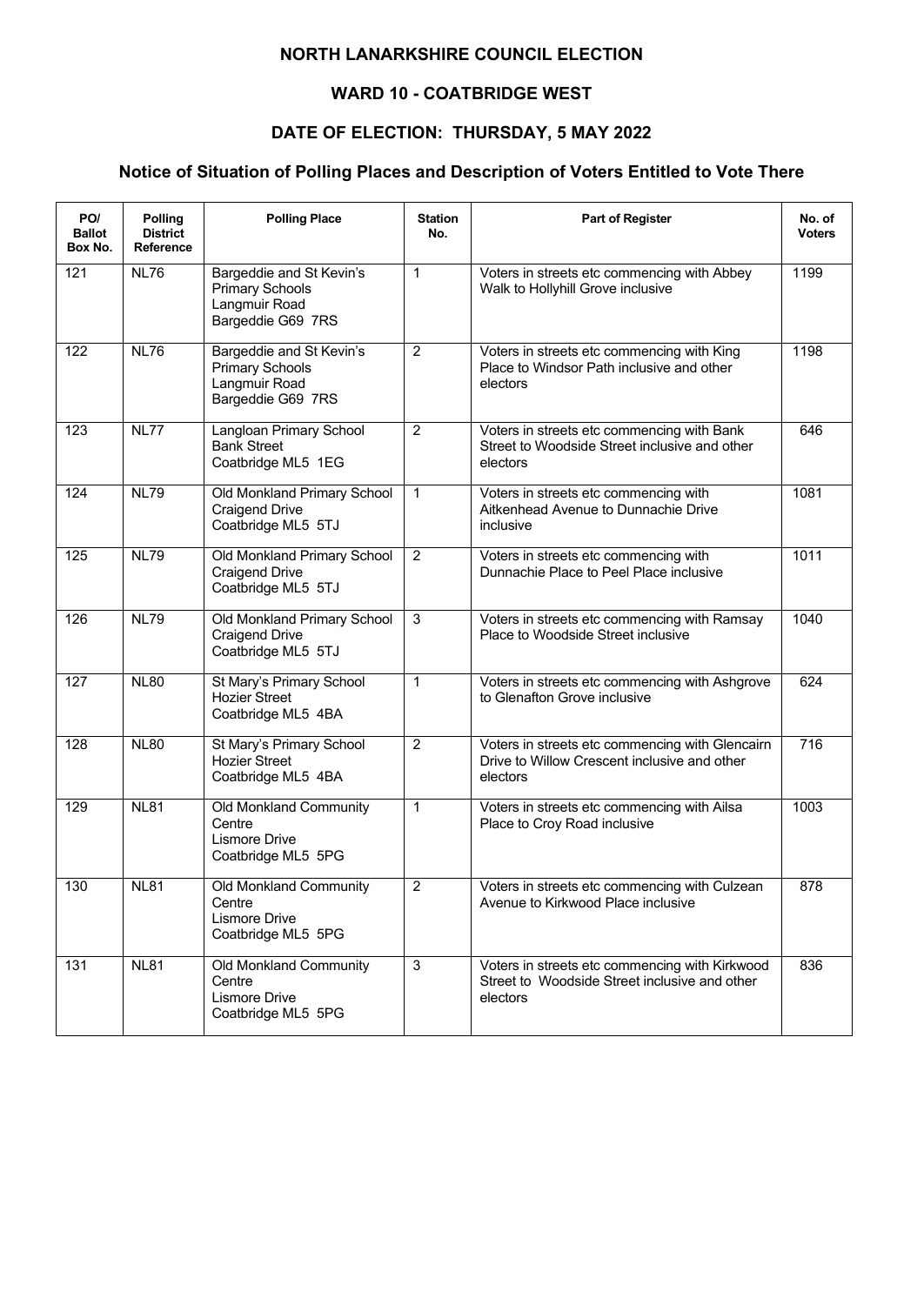### **WARD 11 - COATBRIDGE SOUTH**

## **DATE OF ELECTION: THURSDAY, 5 MAY 2022**

| PO/<br><b>Ballot</b><br>Box No. | <b>Polling</b><br><b>District</b><br><b>Reference</b> | <b>Polling Place</b>                                                           | <b>Station</b><br>No. | Part of Register                                                                                             | No. of<br><b>Voters</b> |
|---------------------------------|-------------------------------------------------------|--------------------------------------------------------------------------------|-----------------------|--------------------------------------------------------------------------------------------------------------|-------------------------|
| 132                             | <b>NL78</b>                                           | St Augustine's Primary School<br><b>Henderson Street</b><br>Coatbridge ML5 1BL | $\mathbf{1}$          | Voters in streets etc commencing with Annan<br>Court to Whittington Street inclusive and other<br>electors   | 1227                    |
| 133                             | <b>NL82</b>                                           | Sikeside Primary School<br>Sikeside Street<br>Coatbridge ML5 4QH               | 1                     | Voters in streets etc commencing with Afton<br>Gardens to Greenwood Crescent inclusive                       | 704                     |
| 134                             | <b>NL82</b>                                           | Sikeside Primary School<br>Sikeside Street<br>Coatbridge ML5 4QH               | $\overline{2}$        | Voters in streets etc commencing with Hawthorn<br>Drive to Thornkip Place inclusive and other<br>electors    | 651                     |
| 135                             | <b>NL83</b>                                           | Carnbroe Primary School<br><b>Kirkton Crescent</b><br>Coatbridge ML5 4TP       | $\mathbf{1}$          | Voters in streets etc commencing with Balfron<br>Drive to Claremount View inclusive                          |                         |
| 136                             | <b>NL83</b>                                           | Carnbroe Primary School<br>Kirkton Crescent<br>Coatbridge ML5 4TP              | $\overline{2}$        | Voters in streets etc commencing with Coleford<br>Court to Heathery Lea Avenue inclusive                     |                         |
| 137                             | <b>NL83</b>                                           | Carnbroe Primary School<br><b>Kirkton Crescent</b><br>Coatbridge ML5 4TP       | 3                     | Voters in streets etc commencing with Kenmore<br>Way to Wheatear Path inclusive                              | 1121                    |
| 138                             | <b>NL84</b>                                           | St Mary's Primary School<br><b>Hozier Street</b><br>Coatbridge ML5 4BA         | 3                     | Voters in streets etc commencing with Addiewell<br>Place to Whifflet Street inclusive and other<br>electors  | 624                     |
| 139                             | <b>NL85</b>                                           | Kirkshaws Primary School<br>Old Monkland Road<br>Coatbridge ML5 5EJ            | $\mathbf{1}$          | Voters in streets etc commencing with Braehead<br>Avenue to Haddington Way inclusive                         | 955                     |
| 140                             | <b>NL85</b>                                           | Kirkshaws Primary School<br>Old Monkland Road<br>Coatbridge ML5 5EJ            | $\overline{2}$        | Voters in streets etc commencing with<br>Higherness Way to Netherhouse Avenue<br>inclusive                   | 879                     |
| 141                             | <b>NL85</b>                                           | Kirkshaws Primary School<br>Old Monkland Road<br>Coatbridge ML5 5EJ            | 3                     | Voters in streets etc commencing with Old<br>Monkland Road to Woodhall Place inclusive and<br>other electors | 970                     |
| 142                             | <b>NL86</b>                                           | Calder Parish Church Hall<br><b>Bute Street</b><br>Coatbridge ML5 4HF          | 1                     | Voters in streets etc commencing with Alder<br>Grove to Ironstone Road inclusive                             | 1094                    |
| 143                             | <b>NL86</b>                                           | Calder Parish Church Hall<br><b>Bute Street</b><br>Coatbridge ML5 4HF          | $\overline{2}$        | Voters in streets etc commencing with Ivy Grove<br>to William Street inclusive                               | 1081                    |
| 144                             | <b>NL87</b>                                           | The Shawhead Centre<br><b>Berwick Street</b><br>Coatbridge ML5 4NH             | $\mathbf{1}$          | Voters in streets etc commencing with Atholl<br>Place to Clunie Place inclusive                              | 700                     |
| 145                             | <b>NL87</b>                                           | The Shawhead Centre<br><b>Berwick Street</b><br>Coatbridge ML5 4NH             | $\overline{2}$        | Voters in streets etc commencing with Dunottar<br>Avenue to Whifflet Street inclusive and other<br>electors  | 871                     |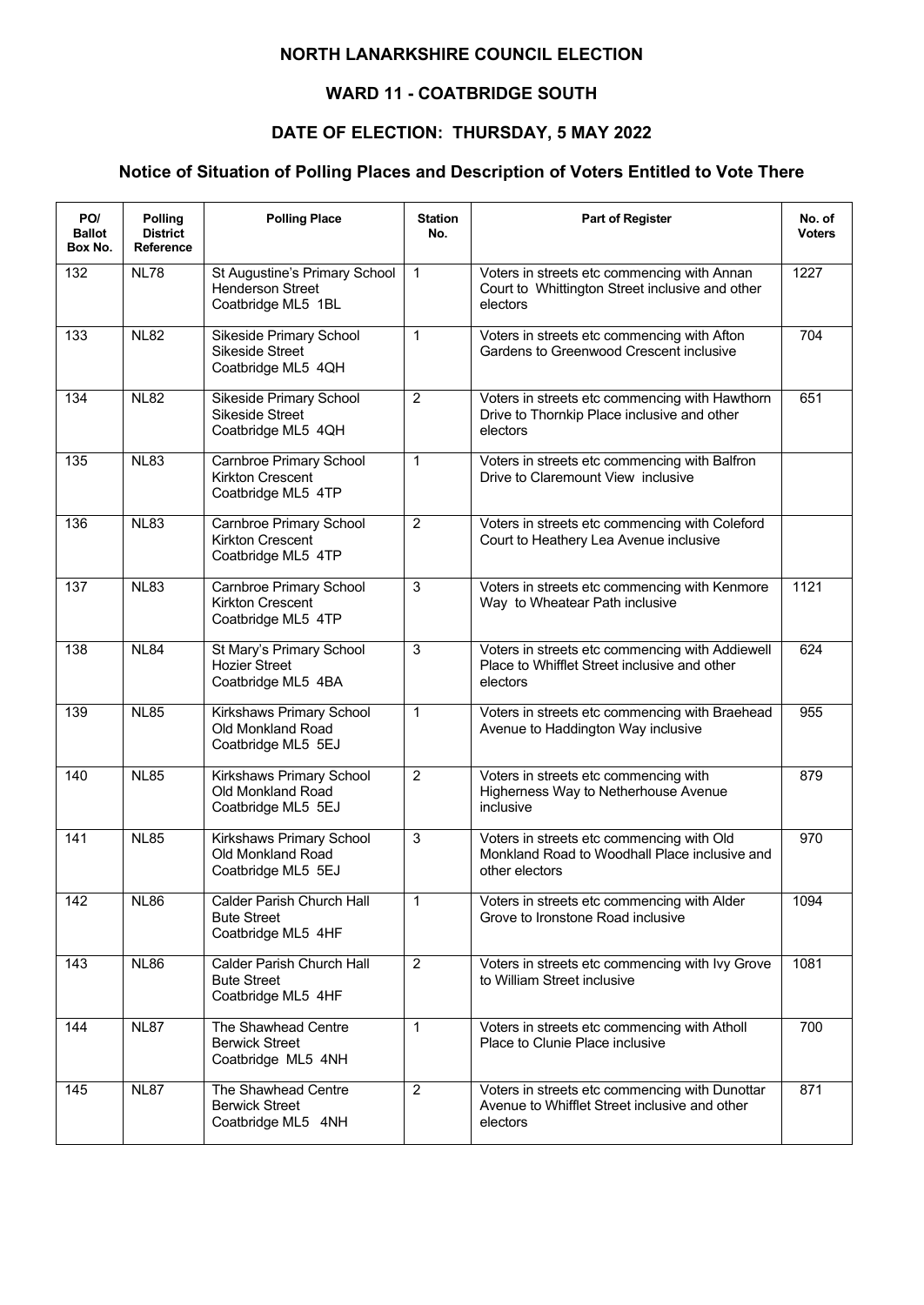### **WARD 12 - AIRDRIE SOUTH**

## **DATE OF ELECTION: THURSDAY, 5 MAY 2022**

| PO/<br><b>Ballot</b><br>Box No. | Polling<br><b>District</b><br>Reference | <b>Polling Place</b>                                                                                       | <b>Station</b><br>No. | <b>Part of Register</b>                                                                                                                                                                                                                           | No. of<br><b>Voters</b> |
|---------------------------------|-----------------------------------------|------------------------------------------------------------------------------------------------------------|-----------------------|---------------------------------------------------------------------------------------------------------------------------------------------------------------------------------------------------------------------------------------------------|-------------------------|
| 146                             | NL88 and<br><b>NL95</b>                 | All Saints and Rochsolloch<br><b>Primary Schools</b><br>Bellsdyke Road<br>Airdrie ML6 9DU                  | 3                     | Register NL88 voters in streets etc commencing<br>with Argyle Crescent to Galloway Road inclusive<br>and in Register NL95 voters in streets etc<br>commencing with Angus Avenue to Fife Avenue<br>inclusive                                       | 1018                    |
| 147                             | NL88 and<br><b>NL95</b>                 | All Saints and Rochsolloch<br><b>Primary Schools</b><br>Bellsdyke Road<br>Airdrie ML6 9DU                  | $\overline{4}$        | Register NL88 voters in streets etc commencing<br>with Golspie Avenue to Wick Avenue inclusive<br>and other electors and in Register NL95 voters<br>in streets etc commencing with Maybole Drive to<br>Woodview Lane inclusive and other electors | 1045                    |
| 148                             | NL89 and<br><b>NL97</b>                 | Calderbank Primary School<br>Main Street<br>Calderbank ML6 9SG                                             | 1                     | Register NL89 voters in streets etc commencing<br>with Abbey Place to Monkland View inclusive<br>and in Register NL97 voter in Faskine                                                                                                            | 899                     |
| 149                             | NL89 and<br><b>NL97</b>                 | Calderbank Primary School<br>Main Street<br>Calderbank ML6 9SG                                             | $\overline{2}$        | Regiser NL89 voters in streets etc commencing<br>with Monks Road to Woodvale Avenue inclusive<br>and other electors and in Register NL97 voters<br>in streets etc commencing with Palacecraig to<br>Sykeside Road inclusive and other electors    | 937                     |
| 150                             | <b>NL90</b>                             | Chapelhall Primary and St<br>Aloysius Primary Schools<br>1 Honeywell Crescent<br>Chapelhall ML6 8XW        | 1                     | Voters in streets etc commencing with<br>Abbotsford Road to Cardell Crescent inclusive                                                                                                                                                            | 1074                    |
| 151                             | <b>NL90</b>                             | Chapelhall Primary and St<br><b>Aloysius Primary Schools</b><br>1 Honeywell Crescent<br>Chapelhall ML6 8XW | $\overline{2}$        | Voters in streets etc commencing with Carlisle<br>Road to George Street inclusive                                                                                                                                                                 | 1049                    |
| 152                             | NL90 and<br><b>NL92</b>                 | Chapelhall Primary and St<br>Aloysius Primary Schools<br>1 Honeywell Crescent<br>Chapelhall ML6 8XW        | 3                     | Voters in streets etc commencing with Gibb<br>Street to Knowhead Farm inclusive and in<br>Register NL92 voters in streets etc commencing<br>with Blackcroft to North Park inclusive                                                               | 1119                    |
| 153                             | <b>NL90</b>                             | Chapelhall Primary and St<br>Aloysius Primary Schools<br>1 Honeywell Crescent<br>Chapelhall ML6 8XW        | $\overline{4}$        | Voters in streets etc commencing with<br>Lammermuir Way to Pennine Grove inclusive                                                                                                                                                                | 1065                    |
| 154                             | <b>NL90</b>                             | Chapelhall Primary and St<br><b>Aloysius Primary Schools</b><br>1 Honeywell Crescent<br>Chapelhall ML6 8XW | 5                     | Voters in streets etc commencing with Pine<br>Quadrant to Woodville Court inclusive and other<br>electors                                                                                                                                         | 1094                    |
| 155                             | NL91 and<br><b>NL96</b>                 | St. Dominic's Primary School<br>Petersburn Road<br>Airdrie ML6 8DX                                         | $\mathbf{1}$          | Register NL91 voters in streets etc commencing<br>with Alvie Place to Uist Place inclusive and in<br>Register NL96 voters in Carlisle Road and other<br>electors                                                                                  | 894                     |
| 156                             | NL93 and<br><b>NL94</b>                 | <b>Hilltop Primary School</b><br>Petersburn Road<br>Airdrie ML6 8BH                                        | $\mathbf{1}$          | Register NL93 voters in streets etc commencing<br>with Ashgrove to Dunrobin Gardens inclusive                                                                                                                                                     | 966                     |
| 157                             | <b>NL93</b>                             | <b>Hilltop Primary School</b><br>Petersburn Road<br>Airdrie ML6 8BH                                        | $\overline{2}$        | Voters in streets etc commencing with Dunrobin<br>Road to Howletnest Road inclusive                                                                                                                                                               | 1058                    |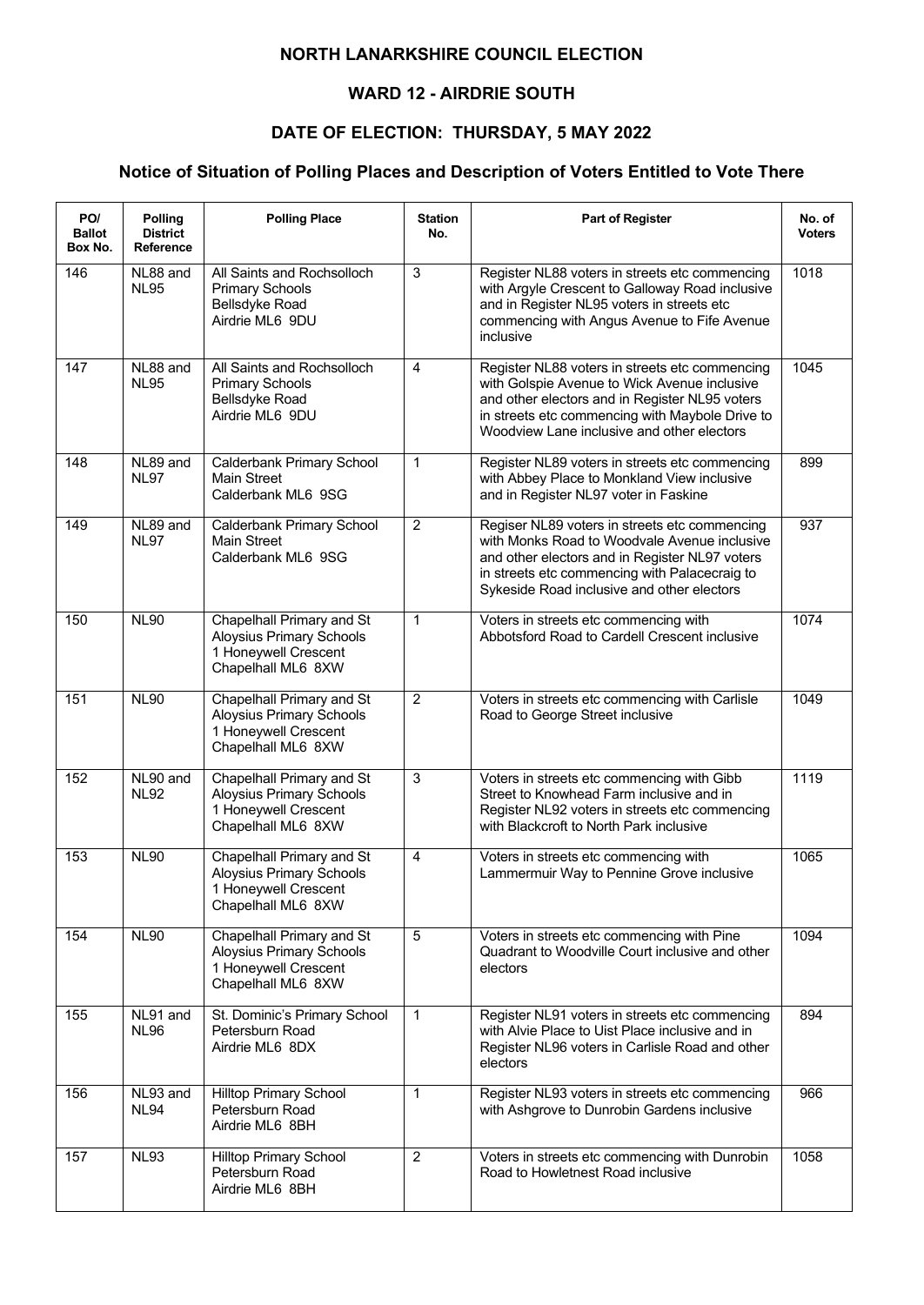| 158 | <b>NL93</b>       | <b>Hilltop Primary School</b><br>Petersburn Road<br>Airdrie ML6 8BH | 3 | Voters in streets etc commencing with Islay to<br>North Calder Drive inclusive                                                                                                                                                                   | 833  |
|-----|-------------------|---------------------------------------------------------------------|---|--------------------------------------------------------------------------------------------------------------------------------------------------------------------------------------------------------------------------------------------------|------|
| 159 | NL93 and<br>NI 94 | <b>Hilltop Primary School</b><br>Petersburn Road<br>Airdrie ML6 8BH | 4 | Register NL93 voters in streets etc commencing<br>with Oakbank Street to Willow Drive inclusive<br>and other electors and in Register NL94 voters<br>in streets etc commencing with Towers Road to<br>Wester Moffat inclusive and other electors | 1058 |
| 160 | NI 94             | <b>Hilltop Primary School</b><br>Petersburn Road<br>Airdrie ML6 8BH | 5 | Voters in streets etc commencing with<br>Achnasheen Road to Towers Place inclusive                                                                                                                                                               | 814  |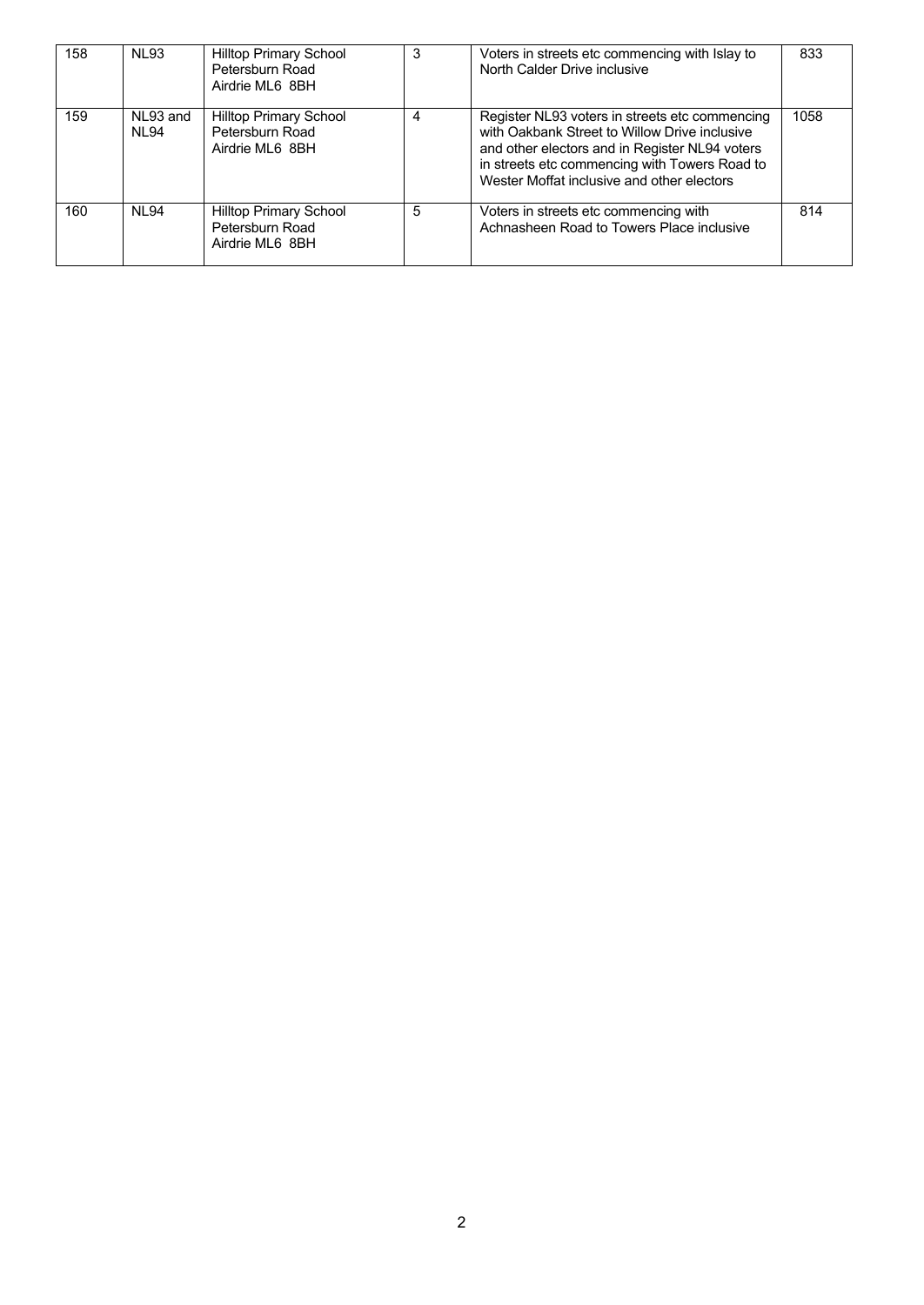### **WARD 13 – FORTISSAT**

## **DATE OF ELECTION: THURSDAY, 5 MAY 2022**

| PO/<br><b>Ballot</b><br>Box No. | Polling<br><b>District</b><br>Reference | <b>Polling Place</b>                                                        | <b>Station</b><br>No. | Part of Register                                                                                                                                                                                                                     | No. of<br><b>Voters</b> |
|---------------------------------|-----------------------------------------|-----------------------------------------------------------------------------|-----------------------|--------------------------------------------------------------------------------------------------------------------------------------------------------------------------------------------------------------------------------------|-------------------------|
| 161                             | <b>NL98</b>                             | <b>Bonkle Church Hall</b><br>Church Road<br>Newmains ML6 9QG                | $\mathbf{1}$          | Voters in streets etc commencing with Allanton<br>Road to Murdostoun Road inclusive and other<br>electors                                                                                                                            | 247                     |
| 162                             | NL99a                                   | <b>Allanton Church Hall</b><br><b>Allanton Road</b><br>Allanton ML7 5DF     | $\mathbf{1}$          | Voters in streets etc commencing with Allanbank<br>Street to Woodypoint inclusive and other<br>electors                                                                                                                              | $\frac{1021}{2}$        |
| 163                             | <b>NL102</b>                            | <b>Allanton Church Hall</b><br><b>Allanton Road</b><br>Allanton ML7 5DF     | $\overline{2}$        | Voters in streets etc commencing with Ashgrove<br>to Penty Cottage inclusive and other electors                                                                                                                                      | 234                     |
| 164                             | NL99b                                   | Morningside Primary School<br>School Road<br>Morningside, Wishaw<br>ML2 9QW | $\mathbf{1}$          | Voters in streets etc commencing with Busby<br>Place to Waddell Crescent inclusive                                                                                                                                                   | 810                     |
| 165                             | <b>NL100</b>                            | Stane Primary School<br><b>Torbothie Road</b><br>Shotts ML7 5JJ             | $\mathbf{1}$          | Voters in streets etc commencing with Appin<br>Terrace to Hawthorn Drive inclusive                                                                                                                                                   | 798                     |
| 166                             | <b>NL100</b>                            | <b>Stane Primary School</b><br><b>Torbothie Road</b><br>Shotts ML7 5JJ      | $\overline{2}$        | Voters in streets etc commencing with Hazel<br>Grove to Sandyhill Avenue inclusive                                                                                                                                                   | 881                     |
| 167                             | <b>NL100</b>                            | <b>Stane Primary School</b><br><b>Torbothie Road</b><br>Shotts ML7 5JJ      | 3                     | Voters in streets etc commencing with Shiel<br>Gardens to Wyvis Place inclusive                                                                                                                                                      | 712                     |
| 168                             | <b>NL101</b>                            | Dykehead Primary School<br>Easter Road<br>Shotts ML7 4AS                    | $\mathbf{1}$          | Voters in streets etc commencing with<br>Abbotsford Crescent to Clive Street inclusive                                                                                                                                               | 966                     |
| 169                             | <b>NL101</b>                            | Dykehead Primary School<br>Easter Road<br>Shotts ML7 4AS                    | $\overline{2}$        | Voters in streets etc commencing with Cluanie<br>Avenue to Gillie-Burn Gardens inclusive                                                                                                                                             | 968                     |
| 170                             | <b>NL101</b>                            | Dykehead Primary School<br>Easter Road<br>Shotts ML7 4AS                    | $\overline{3}$        | Voters in streets etc commencing with<br>Graystonelee Road to Regal Grove inclusive                                                                                                                                                  | 1015                    |
| 171                             | <b>NL101</b>                            | Dykehead Primary School<br>Easter Road<br>Shotts ML7 4AS                    | 4                     | Voters in streets etc commencing with Rimmon<br>Crescent to Windsor Street inclusive and other<br>electors                                                                                                                           | 945                     |
| 172                             | <b>NL103</b><br>and<br><b>NL106</b>     | Salsburgh Community Centre<br>Main Street<br>Salsburgh ML7 4LS              | $\mathbf{1}$          | Register NL106 voters in streets etc<br>commencing with Allandale to Kirkview Avenue<br>inclusive                                                                                                                                    | 647                     |
| 173                             | <b>NL103</b><br>and<br><b>NL106</b>     | Salsburgh Community Centre<br><b>Main Street</b><br>Salsburgh ML7 4LS       | $\overline{2}$        | Register NL103 voters in streets etc<br>commencing with Birniehill Road to Wilsons<br>Road inclusive and other electors and in<br>Register NL106 voters in streets etc<br>commencing with Langside Farm to Wilsons<br>Road inclusive | 699                     |
| 174                             | <b>NL104</b>                            | <b>Community Education Centre</b><br>Victoria Street<br>Harthill ML7 5QE    | $\mathbf{1}$          | Voters in streets etc commencing with Albert<br>Road to Miller Street inclusive                                                                                                                                                      | 654                     |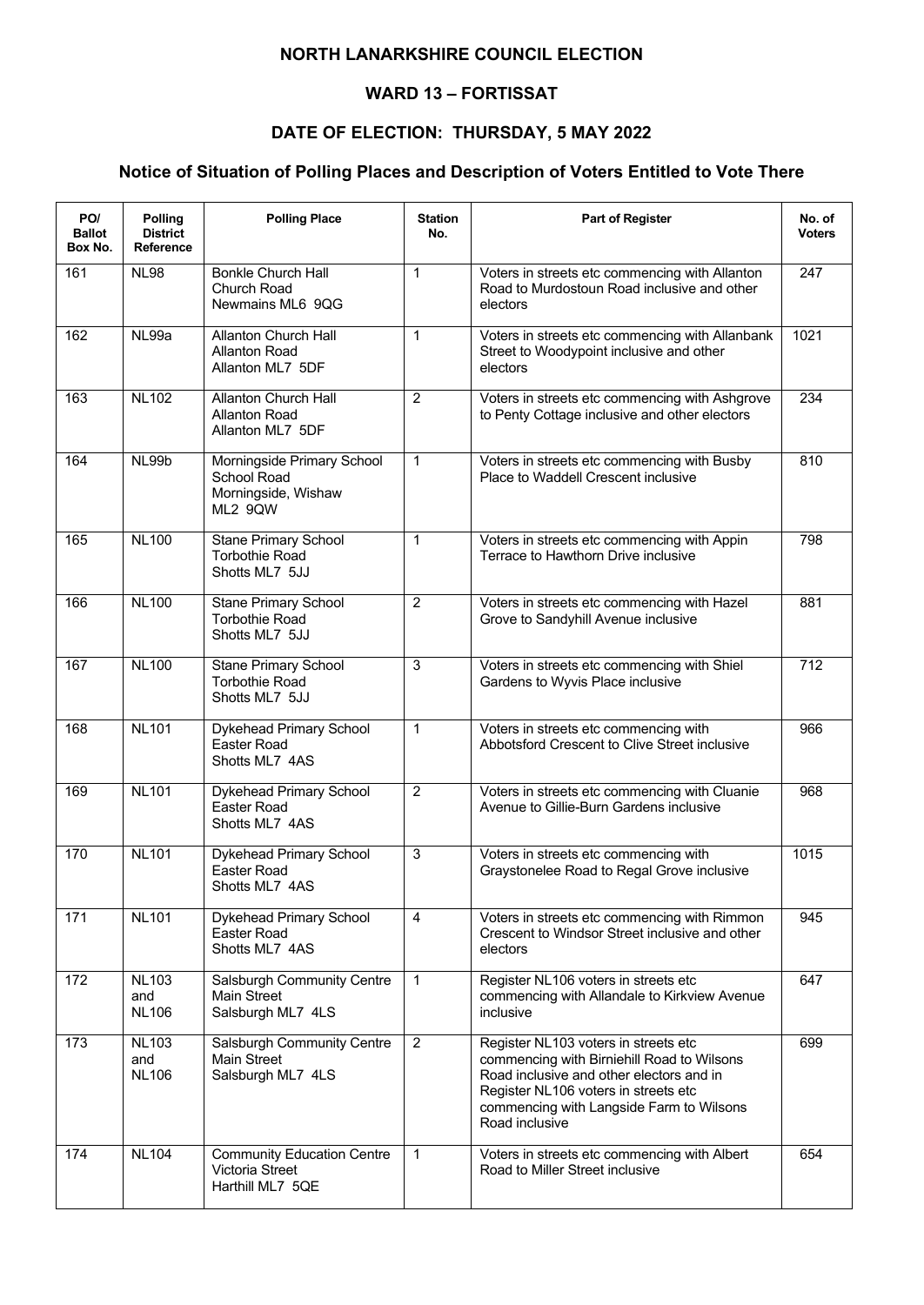| 175 | <b>NL104</b> | <b>Community Education Centre</b><br>Victoria Street<br>Harthill ML7 5QE | Voters in streets etc commencing with Mollison<br>Avenue to Whyte Street inclusive                          | 659 |
|-----|--------------|--------------------------------------------------------------------------|-------------------------------------------------------------------------------------------------------------|-----|
| 176 | NL105        | Benhar Evangelical Church<br><b>Convenanter Road</b><br>Harthill ML7 5PB | Voters in streets etc commencing with Almond<br>Terrace to West Benhar Road inclusive and<br>other electors | 780 |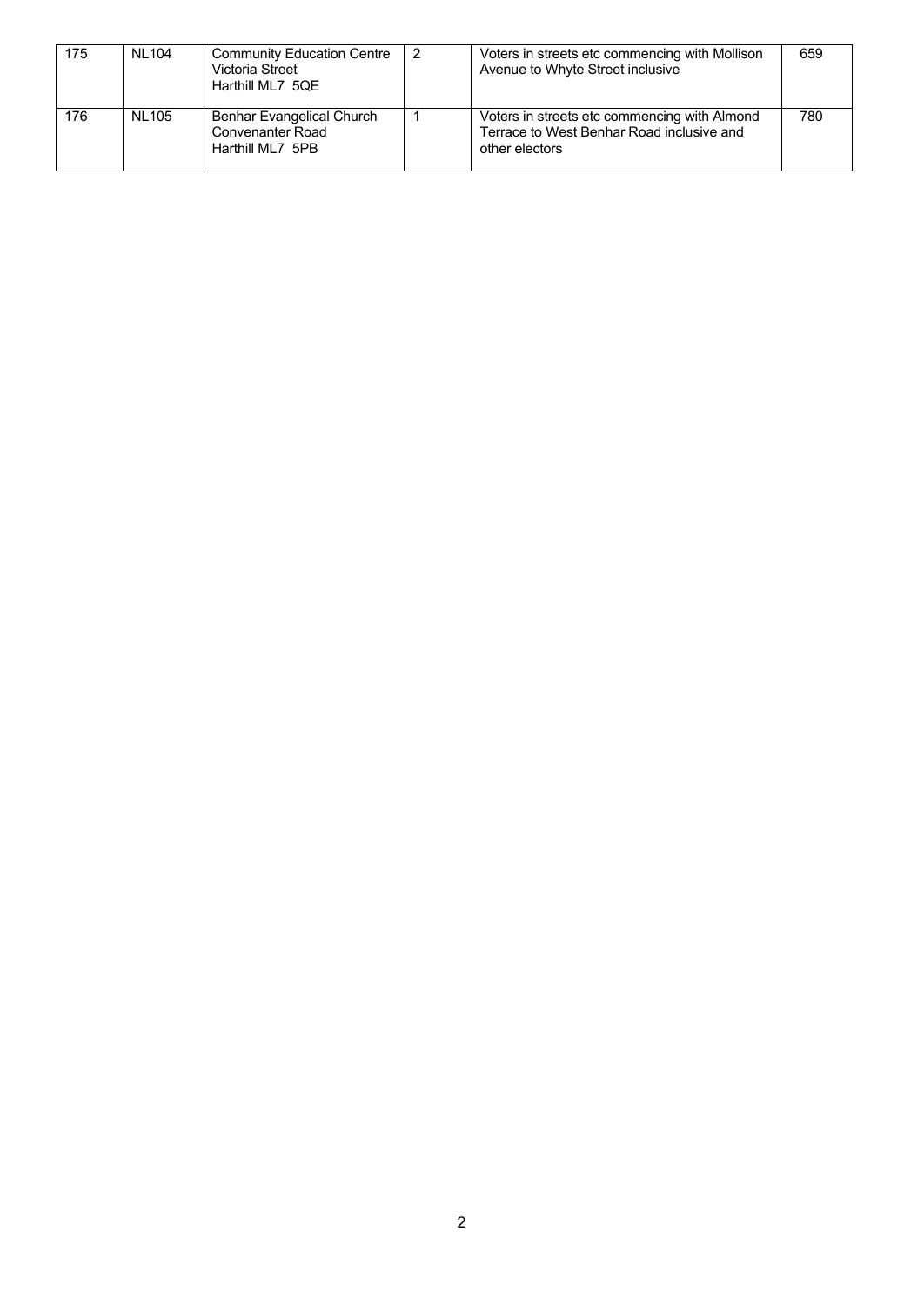### **WARD 14 – THORNIEWOOD**

## **DATE OF ELECTION: THURSDAY, 5 MAY 2022**

| PO/<br><b>Ballot</b><br>Box No. | Polling<br><b>District</b><br>Reference | <b>Polling Place</b>                                                           | <b>Station</b><br>No. | <b>Part of Register</b>                                                                                                                                                                                      | No. of<br><b>Voters</b> |
|---------------------------------|-----------------------------------------|--------------------------------------------------------------------------------|-----------------------|--------------------------------------------------------------------------------------------------------------------------------------------------------------------------------------------------------------|-------------------------|
| 177                             | <b>NL109</b>                            | Aitkenhead Primary School<br>Lincoln Avenue<br>Tannochside G71 5QZ             | $\mathbf{1}$          | Voters in streets etc commencing with<br>Aitkenhead Farm to Cowan Wynd inclusive                                                                                                                             | 959                     |
| 178                             | <b>NL109</b>                            | Aitkenhead Primary School<br>Lincoln Avenue<br>Tannochside G71 5QZ             | $\overline{2}$        | Voters in streets etc commencing with Cullen<br>Place to Holmbrae Avenue inclusive                                                                                                                           | 891                     |
| 179                             | <b>NL109</b>                            | Aitkenhead Primary School<br>Lincoln Avenue<br>Tannochside G71 5QZ             | 3                     | Voters in streets etc commencing with Holmbrae<br>Road to Milton Gardens inclusive                                                                                                                           | 884                     |
| 180                             | <b>NL109</b>                            | Aitkenhead Primary School<br>Lincoln Avenue<br>Tannochside G71 5QZ             | $\overline{4}$        | Voters in streets etc commencing with Monkland<br>View to Russell Gardens inclusive                                                                                                                          | 911                     |
| 181                             | <b>NL109</b>                            | Aitkenhead Primary School<br>Lincoln Avenue<br>Tannochside G71 5QZ             | 5                     | Voters in streets etc commencing with Second<br>Avenue to Young Place inclusive and other<br>electors                                                                                                        | 1110                    |
| 182                             | <b>NL110</b><br>and<br><b>NL113</b>     | Tannochside Primary School<br>Douglas Street<br>Tannochside G71 5RH            | $\mathbf{1}$          | Register NL110 voters in streets etc<br>commencing with Angus Walk to Gopher<br>Avenue inclusive                                                                                                             | 799                     |
| 183                             | <b>NL110</b><br>and<br><b>NL113</b>     | Tannochside Primary School<br>Douglas Street<br>Tannochside G71 5RH            | 2                     | Register NL110 voters in streets etc<br>commencing with Gorse Place to Windsor Walk<br>inclusive and in Register NL113 voters in streets<br>etc commencing with Almond Vale to<br>Copperfield Lane inclusive | 790                     |
| 184                             | <b>NL113</b>                            | Tannochside Primary School<br>Douglas Street<br>Tannochside G71 5RH            | 3                     | Voters in streets etc commencing with Craigpark<br>Way to Thorniewood Gardens inclusive and<br>other electors                                                                                                | 806                     |
| 185                             | <b>NL112</b>                            | John Paul II Primary School<br>Laburnum Road<br>Viewpark G71 5DG               | $\mathbf{1}$          | Voters in streets etc commencing with<br>Beechgrove Avenue to West Avenue inclusive<br>and other electors                                                                                                    | 1116                    |
| 186                             | <b>NL114</b>                            | <b>Burnhead Community Centre</b><br><b>Burnhead Street</b><br>Viewpark G71 5AT | 1                     | Voters in streets etc commencing with Acer<br>Gardens to Ivy Road inclusive                                                                                                                                  | 816                     |
| 187                             | <b>NL114</b>                            | <b>Burnhead Community Centre</b><br><b>Burnhead Street</b><br>Viewpark G71 5AT | $\overline{2}$        | Voters in streets etc commencing with Juniper<br>Place to McCracken Drive inclusive                                                                                                                          | 803                     |
| 188                             | <b>NL114</b>                            | <b>Burnhead Community Centre</b><br><b>Burnhead Street</b><br>Viewpark G71 5AT | 3                     | Voters in streets etc commencing with Mulberry<br>Road to Woodview inclusive and other electors                                                                                                              | 922                     |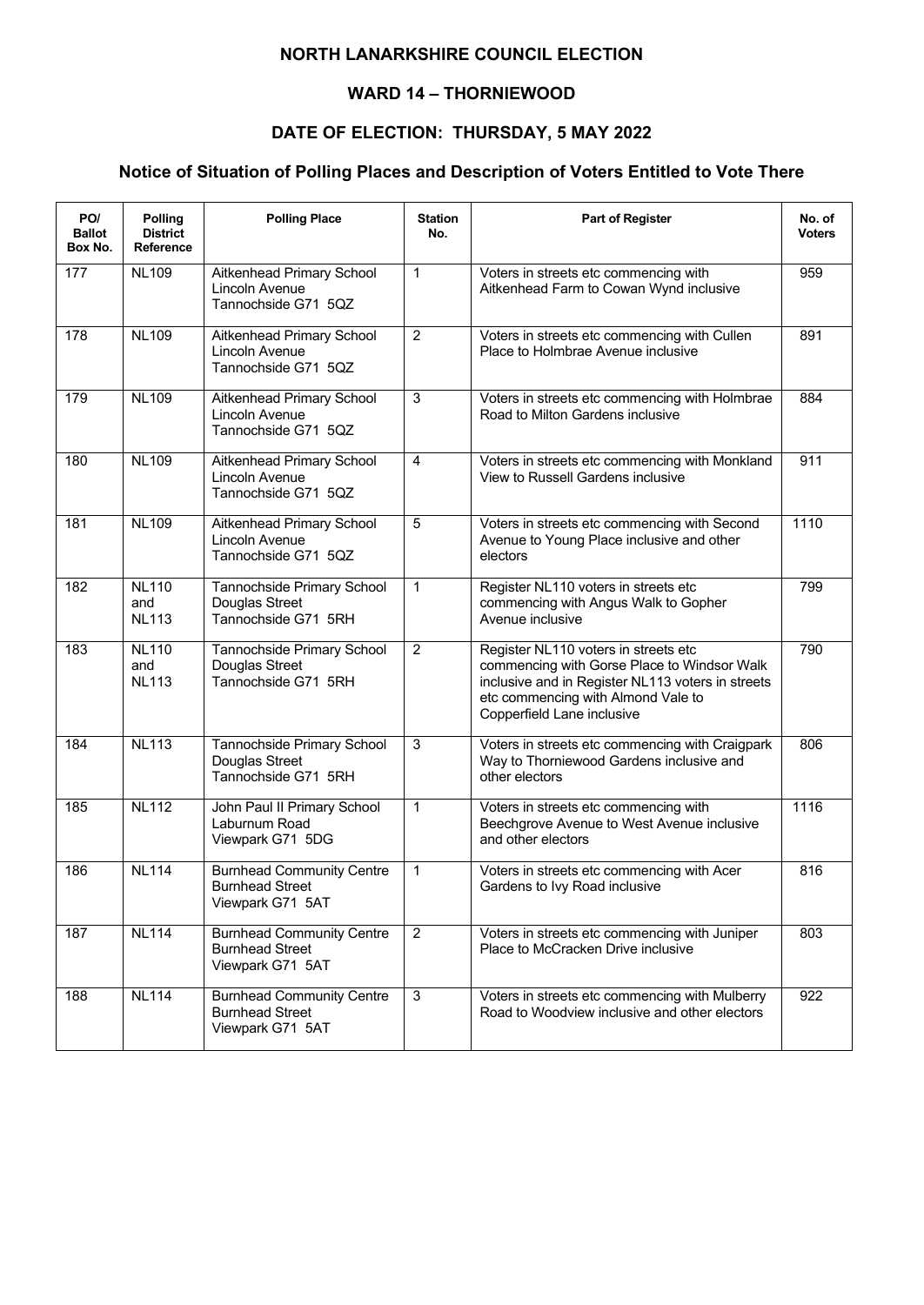### **WARD 15 – BELLSHILL**

# **DATE OF ELECTION: THURSDAY, 5 MAY 2022**

| PO/<br><b>Ballot</b><br>Box No. | Polling<br><b>District</b><br><b>Reference</b> | <b>Polling Place</b>                                                      | <b>Station</b><br>No. | Part of Register                                                                                                | No. of<br><b>Voters</b> |
|---------------------------------|------------------------------------------------|---------------------------------------------------------------------------|-----------------------|-----------------------------------------------------------------------------------------------------------------|-------------------------|
| 189                             | <b>NL111</b>                                   | Fallside School<br>Sanderson Avenue<br>Viewpark G71 6JZ                   | $\mathbf{1}$          | Voters in streets etc commencing with Agnew<br>Grove to Woodfield inclusive and other electors                  | 1112                    |
| 190                             | <b>NL115</b>                                   | <b>Bellshill Cultural Centre</b><br>John Street<br>Bellshill ML4 1RJ      | $\mathbf{1}$          | Voters in streets etc commencing with Agate<br>Terrace to Flanigan Grove inclusive                              | 896                     |
| 191                             | <b>NL115</b>                                   | <b>Bellshill Cultural Centre</b><br>John Street<br>Bellshill ML4 1RJ      | $\overline{2}$        | Voters in streets etc commencing with Gilmour<br>Place to Nobles Place inclusive                                | 823                     |
| 192                             | <b>NL115</b>                                   | <b>Bellshill Cultural Centre</b><br>John Street<br>Bellshill ML4 1RJ      | 3                     | Voters in streets etc commencing with Nobles<br>View to York Place inclusive and other electors                 | 836                     |
| 193                             | <b>NL116</b>                                   | Noble Primary School<br><b>Shirrel Avenue</b><br>Bellshill ML4 1JR        | $\mathbf{1}$          | Voters in streets etc commencing with<br>Abbotsford Lane to Clayton Path inclusive                              | 938                     |
| 194                             | <b>NL116</b>                                   | <b>Noble Primary School</b><br><b>Shirrel Avenue</b><br>Bellshill ML4 1JR | $\overline{2}$        | Voters in streets etc commencing with Cochrane<br>Street to Hooper Place inclusive                              | 920                     |
| 195                             | <b>NL116</b>                                   | Noble Primary School<br><b>Shirrel Avenue</b><br>Bellshill ML4 1JR        | 3                     | Voters in streets etc commencing with Huntly<br>Avenue to Mavisbank Gardens inclusive                           | 910                     |
| 196                             | <b>NL116</b>                                   | Noble Primary School<br><b>Shirrel Avenue</b><br>Bellshill ML4 1JR        | $\overline{4}$        | Voters in streets etc commencing with McKay<br>Grove to Ravenscraig Court inclusive                             | 945                     |
| 197                             | <b>NL116</b>                                   | Noble Primary School<br><b>Shirrel Avenue</b><br>Bellshill ML4 1JR        | $\overline{5}$        | Voters in streets etc commencing with Reema<br>Road to Young Wynd inclusive and other<br>electors               | 969                     |
| 198                             | <b>NL117</b>                                   | Lawmuir Primary School<br>Footfield Road<br>Bellshill ML4 2BY             | $\mathbf{1}$          | Voters in streets etc commencing with<br>Appleyard Court to Community Road inclusive                            | 1084                    |
| 199                             | <b>NL117</b>                                   | Lawmuir Primary School<br><b>Footfield Road</b><br>Bellshill ML4 2BY      | $\overline{2}$        | Voters in streets etc commencing with Coniston<br>Drive to Knivysbridge Place inclusive                         | 950                     |
| 200                             | <b>NL117</b>                                   | Lawmuir Primary School<br>Footfield Road<br>Bellshill ML4 2BY             | $\mathbf{3}$          | Voters in streets etc commencing with Lawmuir<br>Place to Park Road inclusive                                   | 942                     |
| 201                             | <b>NL117</b>                                   | Lawmuir Primary School<br>Footfield Road<br>Bellshill ML4 2BY             | $\overline{4}$        | Voters in streets etc commencing with Quarry<br>Knowe Place to Whitepond Avenue inclusive<br>and other electors | 849                     |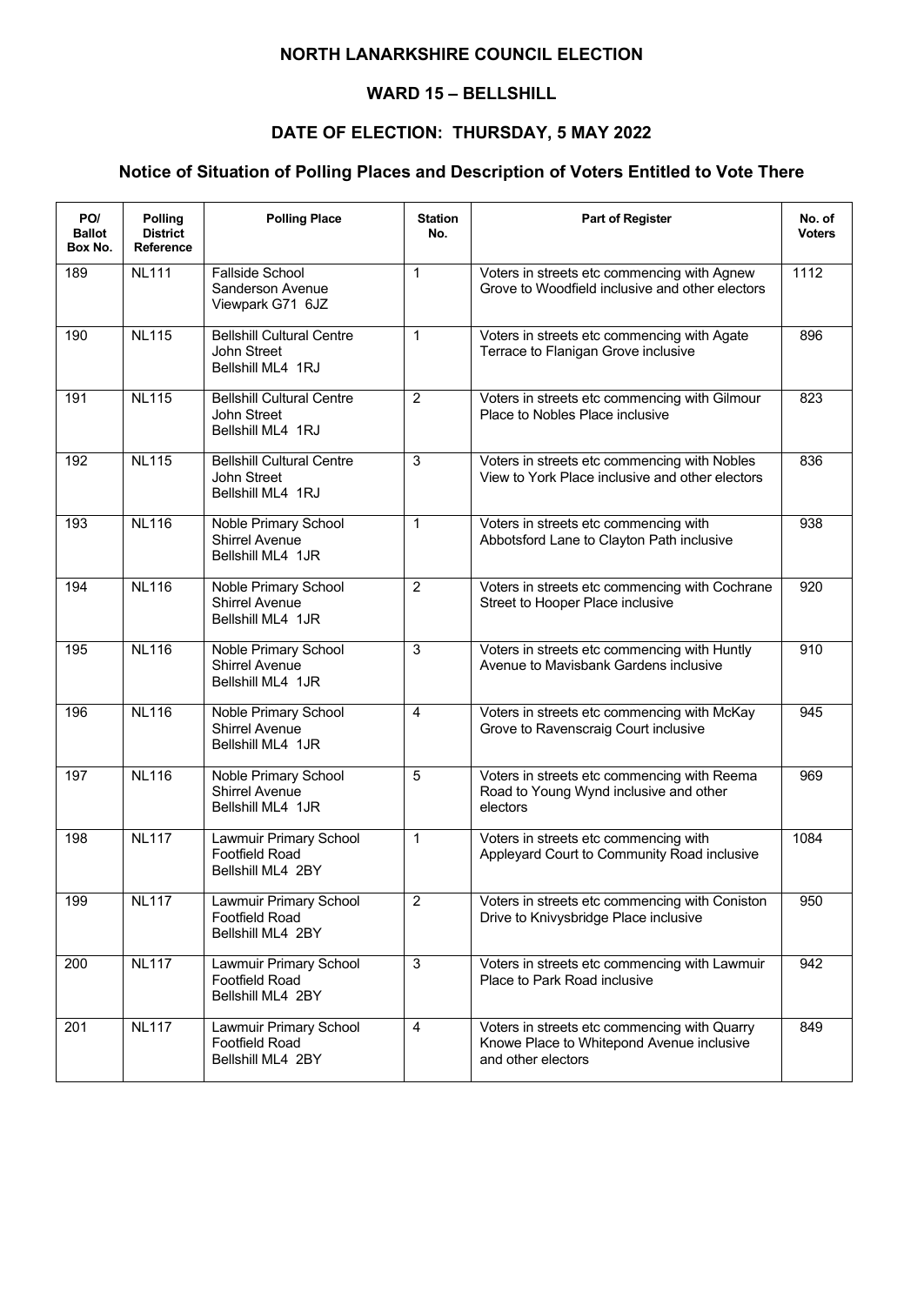### **WARD 16 - MOSSEND AND HOLYTOWN**

## **DATE OF ELECTION: THURSDAY, 5 MAY 2022**

| PO/<br><b>Ballot</b><br>Box No. | Polling<br><b>District</b><br><b>Reference</b> | <b>Polling Place</b>                                                                                 | <b>Station</b><br>No. | Part of Register                                                                                                                                                                                                                           | No. of<br><b>Voters</b> |
|---------------------------------|------------------------------------------------|------------------------------------------------------------------------------------------------------|-----------------------|--------------------------------------------------------------------------------------------------------------------------------------------------------------------------------------------------------------------------------------------|-------------------------|
| 202                             | <b>NL118</b>                                   | Holytown Primary School<br><b>Willow Grove</b><br>Holytown ML1 4SB                                   | $\mathbf{1}$          | Voters in streets etc commencing with<br>Abbotsford Place to Hazel Bank inclusive                                                                                                                                                          | 1144                    |
| 203                             | <b>NL118</b>                                   | <b>Holytown Primary School</b><br><b>Willow Grove</b><br>Holytown ML1 4SB                            | $\overline{2}$        | Voters in streets etc commencing with Invahoe<br>Place to Redwood Road inclusive                                                                                                                                                           | 850                     |
| 204                             | <b>NL118</b>                                   | Holytown Primary School<br><b>Willow Grove</b><br>Holytown ML1 4SB                                   | 3                     | Voters in streets etc commencing with<br>Rosemarkie Grove to Woodview inclusive and<br>other electors                                                                                                                                      | 794                     |
| 205                             | <b>NL119</b>                                   | <b>Holytown Community</b><br><b>Education Centre</b><br><b>Stevenston Street</b><br>Holytown ML1 4RG | $\mathbf{1}$          | Voters in streets etc commencing with Albert<br>Quadrant to Woodlands Drive inclusive                                                                                                                                                      | 1214                    |
| 206                             | <b>NL120</b>                                   | Mossend Primary School<br><b>Calder Road</b><br>Mossend ML4 2RH                                      | $\mathbf{1}$          | Voters in streets etc commencing with Adamson<br><b>Street to Carr Quadrant inclusive</b>                                                                                                                                                  | 909                     |
| 207                             | <b>NL120</b>                                   | <b>Mossend Primary School</b><br><b>Calder Road</b><br>Mossend ML4 2RH                               | $\overline{2}$        | Voters in streets etc commencing with Christie<br>Street to Hawthorn Gardens inclusive                                                                                                                                                     | 971                     |
| 208                             | <b>NL120</b>                                   | Mossend Primary School<br><b>Calder Road</b><br>Mossend ML4 2RH                                      | 3                     | Voters in streets etc commencing with Hermes<br>Way to Milnwood Drive inclusive                                                                                                                                                            | 923                     |
| 209                             | <b>NL120</b>                                   | <b>Mossend Primary School</b><br><b>Calder Road</b><br>Mossend ML4 2RH                               | $\overline{4}$        | Voters in streets etc commencing with Mossdale<br>Court to Whitelaw Crescent inclusive                                                                                                                                                     | 839                     |
| 210                             | <b>NL121</b><br>and<br><b>NL123</b>            | <b>Bellshill Cultural Centre</b><br>John Street<br>Bellshill ML4 1RJ                                 | 4                     | Register NL121 voters in streets etc<br>commencing with Belvidere Crescent to<br>Motherwell Road inclusive and in Register<br>NL123 voters in streets etc commencing with<br>Academy Terrace to Thorn Road inclusive and<br>other electors | 759                     |
| 211                             | <b>NL121</b>                                   | <b>Bellshill Cultural Centre</b><br>John Street<br>Bellshill ML4 1RJ                                 | 5                     | Voters in streets etc commencing with<br>Muirmadkin Road to Warnock Crescent<br>inclusive and other electors                                                                                                                               | 709                     |
| 212                             | <b>NL122</b>                                   | New Stevenston Community<br>Hall<br>Jerviston Street<br>New Stevenston ML1 4JS                       | $\mathbf{1}$          | Voters in streets etc commencing with Burn<br>Crescent to Willowburn Avenue inclusive and<br>other electors                                                                                                                                | 1112                    |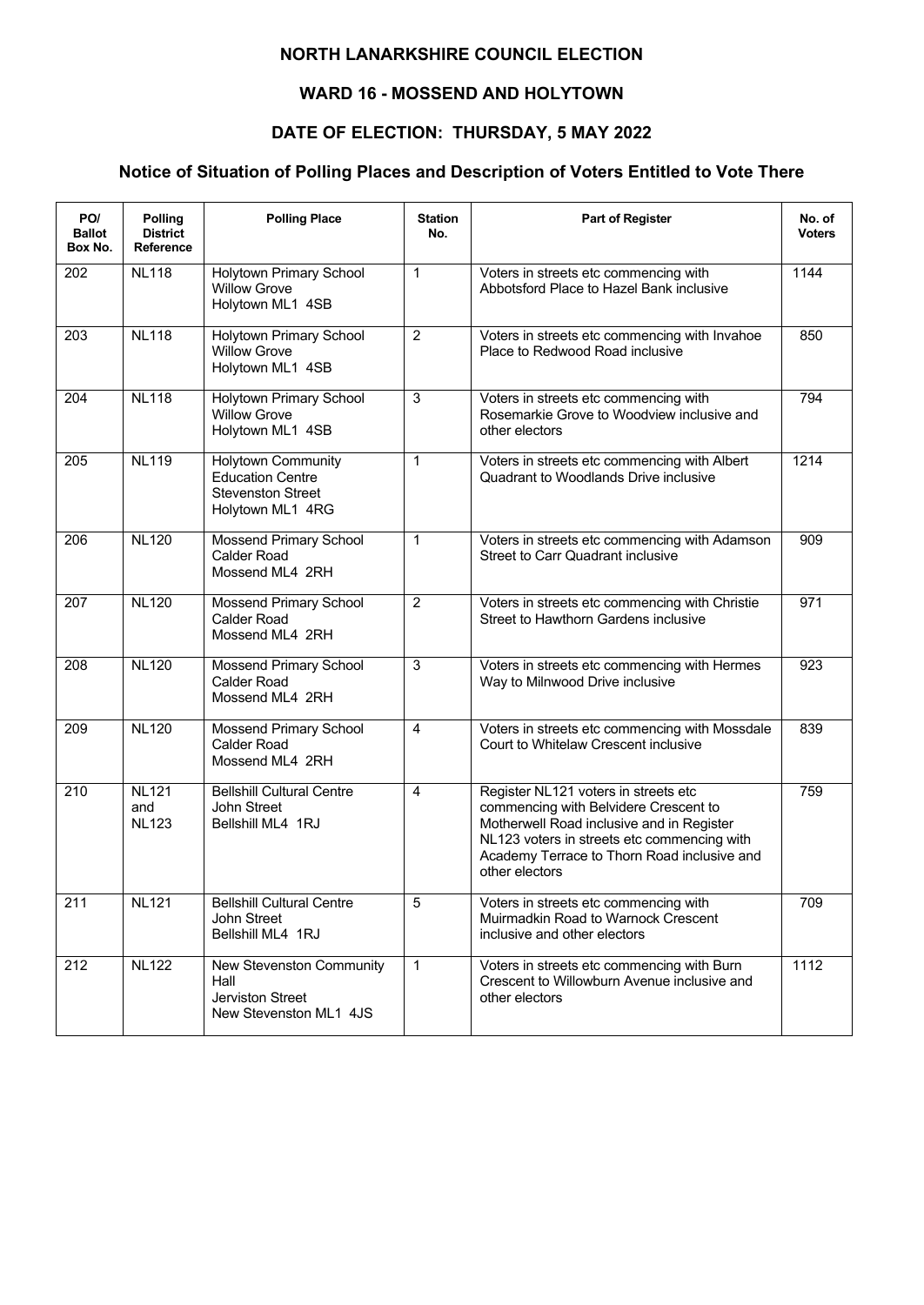### **WARD 17 - MOTHERWELL WEST**

## **DATE OF ELECTION: THURSDAY, 5 MAY 2022**

| PO/<br><b>Ballot</b><br>Box No. | Polling<br><b>District</b><br><b>Reference</b> | <b>Polling Place</b>                                                      | <b>Station</b><br>No. | <b>Part of Register</b>                                                                                | No. of<br><b>Voters</b> |
|---------------------------------|------------------------------------------------|---------------------------------------------------------------------------|-----------------------|--------------------------------------------------------------------------------------------------------|-------------------------|
| 213                             | <b>NL124</b>                                   | Dalziel High School<br><b>Crawford Street</b><br>Motherwell ML1 3AG       | $\mathbf{1}$          | Voters in streets etc commencing with Aikman<br>Road to Cunningham Street inclusive                    | 1187                    |
| 214                             | <b>NL124</b>                                   | Dalziel High School<br><b>Crawford Street</b><br>Motherwell ML1 3AG       | $\overline{2}$        | Voters in streets etc commencing with Douglas<br>Street to Ladywell Road inclusive                     | 1290                    |
| 215                             | <b>NL124</b>                                   | Dalziel High School<br>Crawford Street<br>Motherwell ML1 3AG              | 3                     | Voters in streets etc commencing with Leyland<br>Road to Wooddale inclusive and other electors         | 1222                    |
| 216                             | <b>NL125</b>                                   | Ailsa Nursery Centre<br>The Loaning<br>Motherwell ML1 3NQ                 | $\mathbf{1}$          | Voters in streets etc commencing with Arran<br>Road to The Loaning inclusive and other<br>electors     | 914                     |
| 217                             | <b>NL126</b>                                   | <b>Braidhurst High School</b><br>Dalriada Crescent<br>Motherwell, ML1 3XF | $\mathbf{1}$          | Voters in streets etc commencing with Arnott<br>Quadrant to Fife Drive inclusive                       | 1182                    |
| $\overline{218}$                | <b>NL126</b>                                   | <b>Braidhurst High School</b><br>Dalriada Crescent<br>Motherwell, ML1 3XF | $\overline{2}$        | Voters in streets etc commencing with Flaxfield<br>Grove to Tulley Wynd inclusive                      | 813                     |
| 219                             | <b>NL127</b>                                   | Pat Cullinan Centre<br>Logans Road<br>Motherwell ML1 3PB                  | $\mathbf{1}$          | Voters in streets etc commencing with Ailsa<br>Avenue to Cornelia Street inclusive                     | 1062                    |
| 220                             | <b>NL127</b>                                   | Pat Cullinan Centre<br>Logans Road<br>Motherwell ML1 3PB                  | $\overline{2}$        | Voters in streets etc commencing with Corrie<br>Drive to James Street inclusive                        | 1092                    |
| 221                             | <b>NL127</b>                                   | Pat Cullinan Centre<br>Logans Road<br>Motherwell ML1 3PB                  | 3                     | Voters in streets etc commencing with John Muir<br>Way to Marius Crescent inclusive                    | 1115                    |
| 222                             | <b>NL127</b>                                   | Pat Cullinan Centre<br>Logans Road<br>Motherwell ML1 3PB                  | $\overline{4}$        | Voters in streets etc commencing with Mearns<br>Road to Watling Street inclusive and other<br>electors | 1106                    |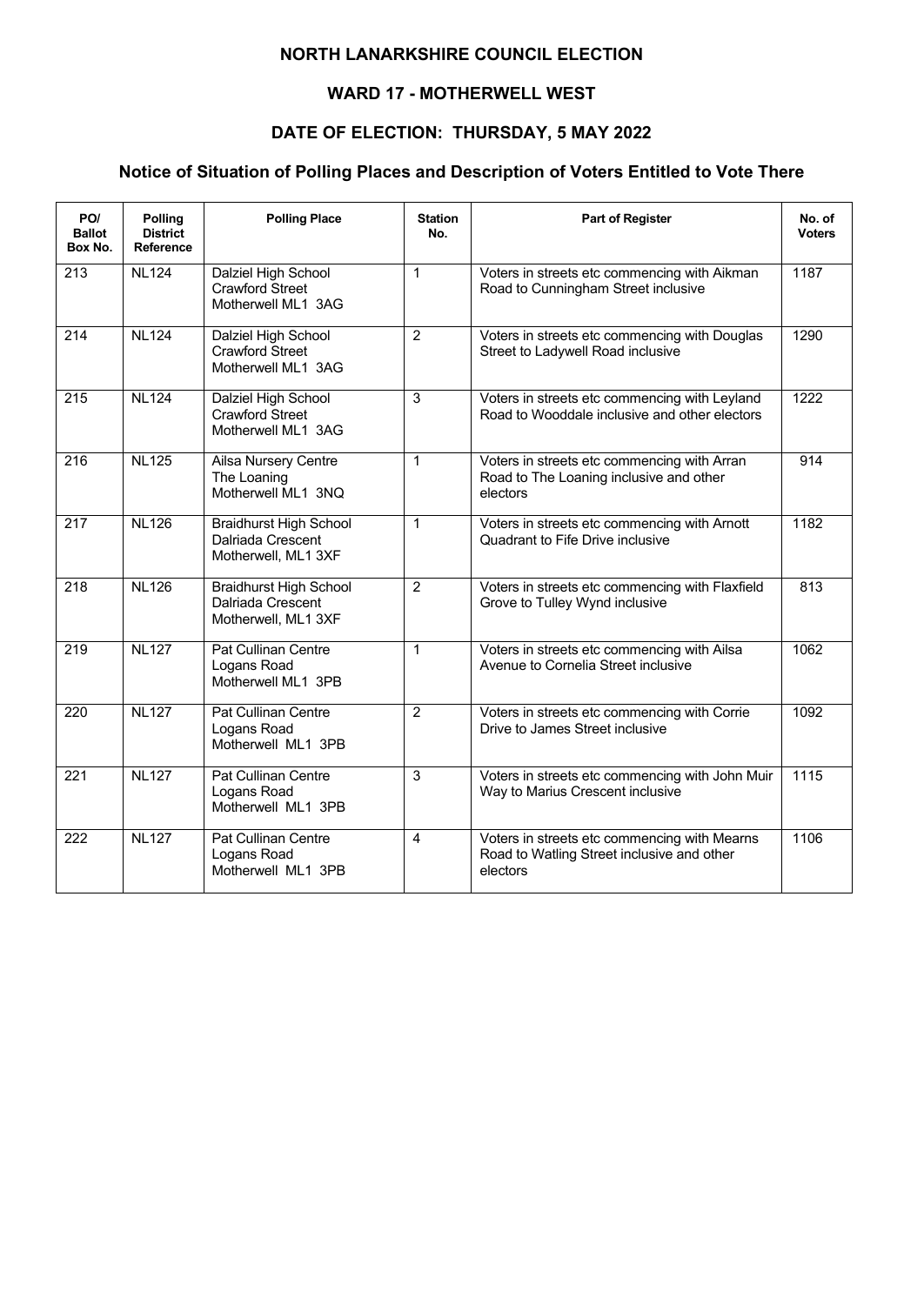### **WARD 18 - MOTHERWELL NORTH**

## **DATE OF ELECTION: THURSDAY, 5 MAY 2022**

| PO/<br><b>Ballot</b><br>Box No. | <b>Polling</b><br><b>District</b><br>Reference | <b>Polling Place</b>                                                                 | <b>Station</b><br>No. | <b>Part of Register</b>                                                                                                                                                                                                                                           | No. of<br><b>Voters</b> |
|---------------------------------|------------------------------------------------|--------------------------------------------------------------------------------------|-----------------------|-------------------------------------------------------------------------------------------------------------------------------------------------------------------------------------------------------------------------------------------------------------------|-------------------------|
| 223                             | NL128,<br><b>NL139</b><br>and<br><b>NL140</b>  | Keir Hardie Memorial Primary<br>School<br><b>Brannock Road</b><br>Newarthill ML1 5DU | $\mathbf{1}$          | Register NL128 voters in streets etc<br>commencing with Armine Path to Kyle Quadrant<br>inclusive                                                                                                                                                                 | 857                     |
| 224                             | <b>NL128</b><br>and<br><b>NL139</b>            | Keir Hardie Memorial Primary<br>School<br><b>Brannock Road</b><br>Newarthill ML1 5DU | $\overline{2}$        | Register NL128 voters in streets etc<br>commencing with Law Drive to Yett Road<br>inclusive and other elections and in Register<br>NL139 voters in streets etc commencing with<br>Amber Grove to Culzean Drive inclusive                                          | 779                     |
| 225                             | <b>NL139</b><br>and<br><b>NL140</b>            | Keir Hardie Memorial Primary<br>School<br><b>Brannock Road</b><br>Newarthill ML1 5DU | 3                     | Register NL139 voters in streets etc<br>commencing with Cypress Road to Willowtree<br>Way inclusive and other electors and in Register<br>NL140 voters in streets etc commencing with<br>Atlin Drive to Laberge Gardens inclusive and<br>other electors           | 890                     |
| 226                             | <b>NL129</b><br>and<br><b>NL138</b>            | Newarthill Primary School<br><b>High Street</b><br>Newarthill ML1 5JU                | $\mathbf{1}$          | Register NL129 voters in streets etc<br>commencing with Allandale Avenue to High<br>Street inclusive                                                                                                                                                              | 874                     |
| 227                             | <b>NL129</b>                                   | Newarthill Primary School<br><b>High Street</b><br>Newarthill ML1 5JU                | $\overline{2}$        | Voters in streets etc commencing with<br>Innermanse Quadrant to Whittagreen Avenue<br>inclusive                                                                                                                                                                   | 827                     |
| 228                             | <b>NL129</b><br>and<br><b>NL138</b>            | Newarthill Primary School<br><b>High Street</b><br>Newarthill ML1 5JU                | 3                     | Register NL129 voters in streets etc<br>commencing with Whittagreen Court to<br>Woodilee Road inclusive and other electors and<br>in Register NL138 voters in streets etc<br>commencing with Biggar Road to Townhead<br>Farm inclusive                            | 778                     |
| 229                             | <b>NL130</b>                                   | Muir Street Primary School<br><b>Parkneuk Street</b><br>Motherwell ML1 1BY           | $\mathbf 1$           | Voters in streets etc commencing with Addie<br><b>Street to Draffen Tower inclusive</b>                                                                                                                                                                           | 747                     |
| 230                             | <b>NL130</b>                                   | Muir Street Primary School<br>Parkneuk Street<br>Motherwell ML1 1BY                  | $\overline{2}$        | Voters in streets etc commencing with Hardie<br>Street to Woodburn Street inclusive                                                                                                                                                                               | 801                     |
| 231                             | <b>NL133</b>                                   | Muir Street Primary School<br>Parkneuk Street<br>Motherwell ML1 1BY                  | $\overline{3}$        | Voters in streets etc commencing with Alyssum<br>Crescent to Thyme Square inclusive                                                                                                                                                                               | 914                     |
| 232                             | <b>NL131</b><br>and<br><b>NL132</b>            | Jerviston Community Centre<br><b>Coalhall Avenue</b><br>Motherwell ML1 4BJ           | $\mathbf{1}$          | Register NL131 voters in streets etc<br>commencing with Highfield Crescent to Merry<br>Street inclusive and other electors and in<br>Regsiter NL132 voters in streets etc<br>commencing with Clapperhow Road to Northall<br>Quadrant inclusive and other electors | 1204                    |
| 233                             | <b>NL134</b>                                   | John McCormack Community<br>Centre<br>Motherwell Road<br>Carfin ML1 4EB              | $\mathbf{1}$          | Voters in streets etc commencing with Aberlour<br>Place to Strathisla Way inclusive and other<br>electors                                                                                                                                                         | 1044                    |
| 234                             | <b>NL135</b>                                   | New Stevenston Community<br>Hall<br>Jerviston Street<br>New Stevenston ML1 4JS       | $\overline{2}$        | Voters in streets etc commencing with Alder<br>Lane to Jerviston Street inclusive                                                                                                                                                                                 | 1244                    |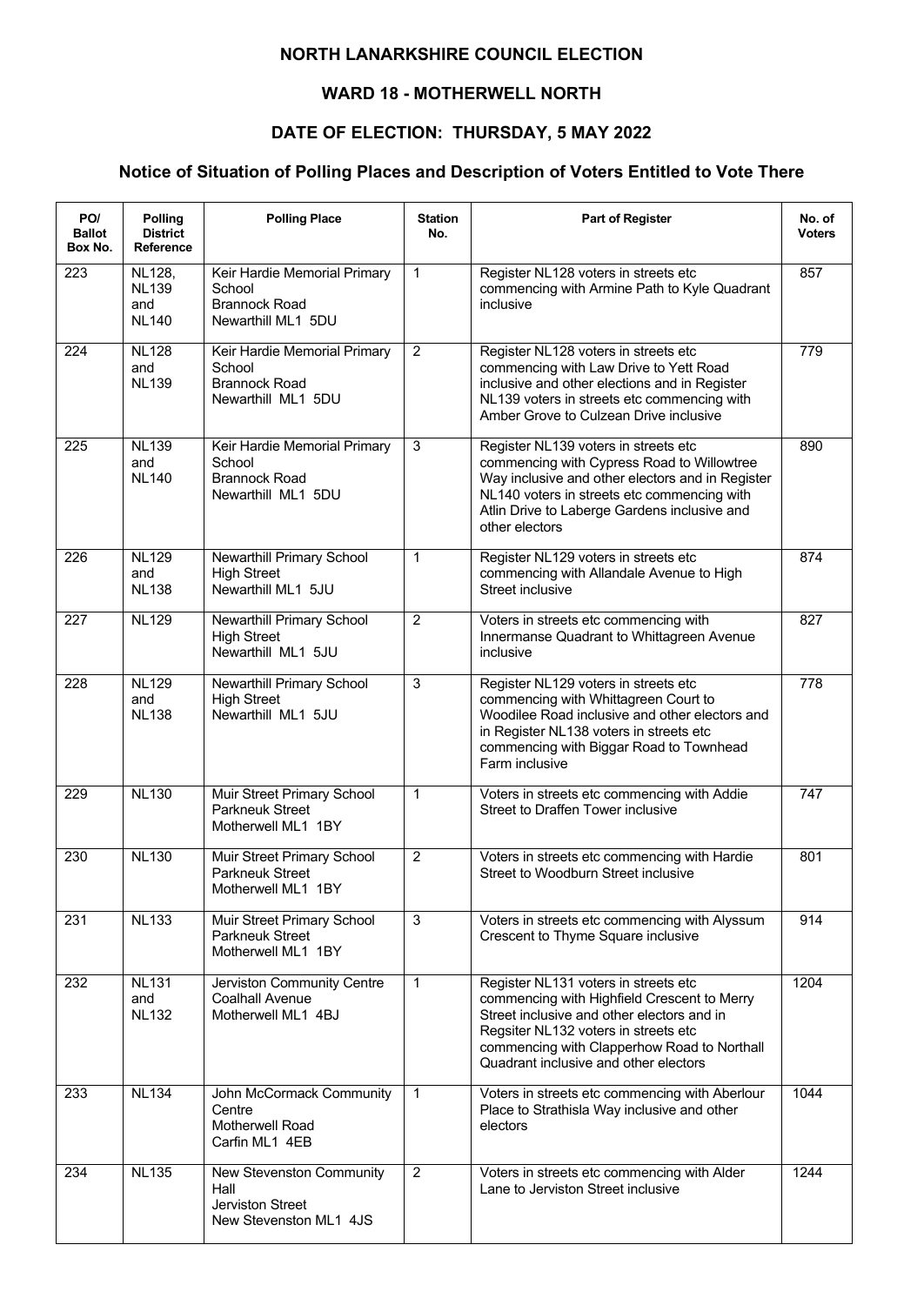| 235 | <b>NL135</b><br>and<br><b>NL137</b> | New Stevenston Community<br>Hall<br>Jerviston Street<br>New Stevenston ML1 4JS         | 3 | Register NL135 voters in streets etc<br>commencing with Kings Drive to Wright Way<br>inclusive and other electors and in Register<br>NL137 voters in streets etc commencing with<br>Hillhead Avenue to Jerviston Road inclusive | 1099 |
|-----|-------------------------------------|----------------------------------------------------------------------------------------|---|---------------------------------------------------------------------------------------------------------------------------------------------------------------------------------------------------------------------------------|------|
| 236 | <b>NL136</b>                        | Our Lady and St. Francis<br><b>Primary School</b><br>Newarthill Road<br>Carfin ML1 5AL |   | Voters in streets etc commencing with Ardgour<br>Parade to Leven Terrace inclusive                                                                                                                                              | 742  |
| 237 | <b>NL136</b>                        | Our Lady and St. Francis<br><b>Primary School</b><br>Newarthill Road<br>Carfin ML1 5AL | 2 | Voters in streets etc commencing with Marian<br>Drive to Thorndene Avenue inclusive and other<br>electors                                                                                                                       | 756  |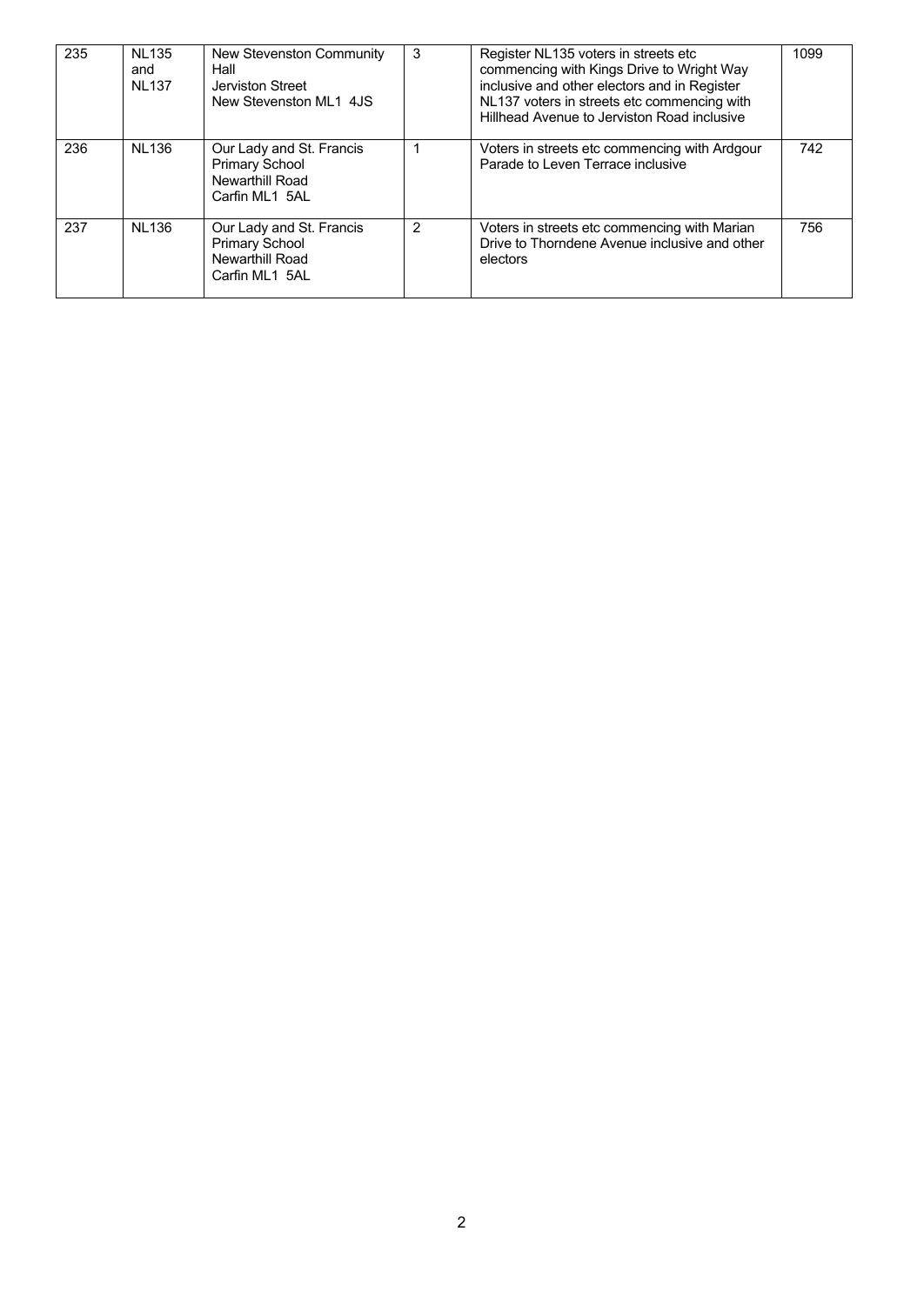### **WARD 19 - MOTHERWELL SOUTH EAST AND RAVENSCRAIG**

### **DATE OF ELECTION: THURSDAY, 5 MAY 2022**

| PO/<br><b>Ballot</b><br>Box No. | Polling<br><b>District</b><br><b>Reference</b>                | <b>Polling Place</b>                                                             | <b>Station</b><br>No. | <b>Part of Register</b>                                                                                                                                                                                                                                     | No. of<br><b>Voters</b> |
|---------------------------------|---------------------------------------------------------------|----------------------------------------------------------------------------------|-----------------------|-------------------------------------------------------------------------------------------------------------------------------------------------------------------------------------------------------------------------------------------------------------|-------------------------|
| 238                             | <b>NL141</b>                                                  | John McCormack Community<br>Centre<br>Motherwell Road<br>Carfin ML1 4EB          | $\overline{2}$        | Regiser NL141 voters in streets etc<br>commencing with Brock Place to Prospecthill<br>Road inclusive                                                                                                                                                        | 718                     |
| 239                             | <b>NL141, NL</b><br>152 and<br><b>NL153</b>                   | John McCormack Community<br>Centre<br>Motherwell Road<br>Carfin ML1 4EB          | 3                     | Regiser NL141 voters in streets etc<br>commencing with Ravenscliff Road to Skylark<br>Wynd inclusive Register NL152 voters in streets<br>etc commencing with Bugett Brae to Wells<br>Grove inclusive and in Register NL153 voters in<br><b>Merry Street</b> | $\overline{718}$        |
| 240                             | <b>NL142</b><br>NL144,<br><b>NL145</b><br>and<br><b>NL146</b> | <b>Berryhill Primary School</b><br><b>Hillcrest Avenue</b><br>Wishaw ML2 7RB     | 1                     | Voters in streets etc commencing with Aldersyde<br>Avenue to Laurel Drive inclusive                                                                                                                                                                         | 907                     |
| 241                             | <b>NL142</b><br>and<br><b>NL144</b>                           | <b>Berryhill Primary School</b><br><b>Hillcrest Avenue</b><br>Wishaw ML2 7RB     | $\overline{2}$        | Register NL142 Netherton Street to Wingate<br>Street inclusive<br>Register NL144 voters in streets etc<br>commencing with Cairngorm Crescent to<br>Wishawhill Street inclusive and other electors                                                           | 861                     |
| 242                             | <b>NL145</b><br>and<br><b>NL146</b>                           | <b>Berryhill Primary School</b><br><b>Hillcrest Avenue</b><br>Wishaw ML2 7RB     | 3                     | Register NL145 voters in streets etc Baxter<br>Wynd to Steel Place inclusive and other electors<br>and in Register NL146 voters in streets etc<br>commencing with Anderson Court to<br>St. Winifred's Way inclusive and other electors                      | 919                     |
| 243                             | <b>NL143</b>                                                  | Jim Foley Community Centre<br>John Street<br>Wishaw ML2 7TG                      | $\mathbf 1$           | Voters in streets etc commencing with Belhaven<br>Estate to Mafeking Street inclusive                                                                                                                                                                       | 681                     |
| 244                             | <b>NL143</b>                                                  | Jim Foley Community Centre<br>John Street<br>Wishaw ML2 7TG                      | $\overline{2}$        | Voters in streets etc commencing with<br>McGregor Street to Winning Quadrant inclusive<br>and other electors                                                                                                                                                | 767                     |
| 245                             | <b>NL147</b>                                                  | <b>Glencairn Primary School</b><br><b>Glencairn Street</b><br>Motherwell ML1 1TT | 1                     | Voters in streets etc commencing with Adele<br>Street to Catherine Street inclusive                                                                                                                                                                         | 1110                    |
| 246                             | <b>NL147</b>                                                  | <b>Glencairn Primary School</b><br><b>Glencairn Street</b><br>Motherwell ML1 1TT | $\overline{2}$        | Voters in streets etc commencing with Cherry<br>Walk to Kerr Grieve Court inclusive                                                                                                                                                                         | 1078                    |
| 247                             | <b>NL147</b>                                                  | <b>Glencairn Primary School</b><br><b>Glencairn Street</b><br>Motherwell ML1 1TT | $\mathbf{3}$          | Voters in streets etc commencing with Latimer<br>Court to Windmillhill Street inclusive and other<br>electors                                                                                                                                               | 1056                    |
| 248                             | <b>NL148</b>                                                  | Knowetop Primary School<br>Knowetop Avenue<br>Motherwell ML1 2AG                 | $\mathbf 1$           | Voters in streets etc commencing with Cairnwell<br>Gardens to Woodside Tower inclusive and other<br>electors                                                                                                                                                | 1123                    |
| 249                             | <b>NL149</b><br>and<br><b>NL151</b>                           | Knowetop Primary School<br>Knowetop Avenue<br>Motherwell ML1 2AG                 | $\overline{2}$        | Register NL149 voters in streets etc<br>commencing with Adele Street to Dellburn Street<br>inclusive and in Register NL151 voters in streets<br>etc commencing with Annan Glade to Doon<br>Street inclusive and other electors                              | 869                     |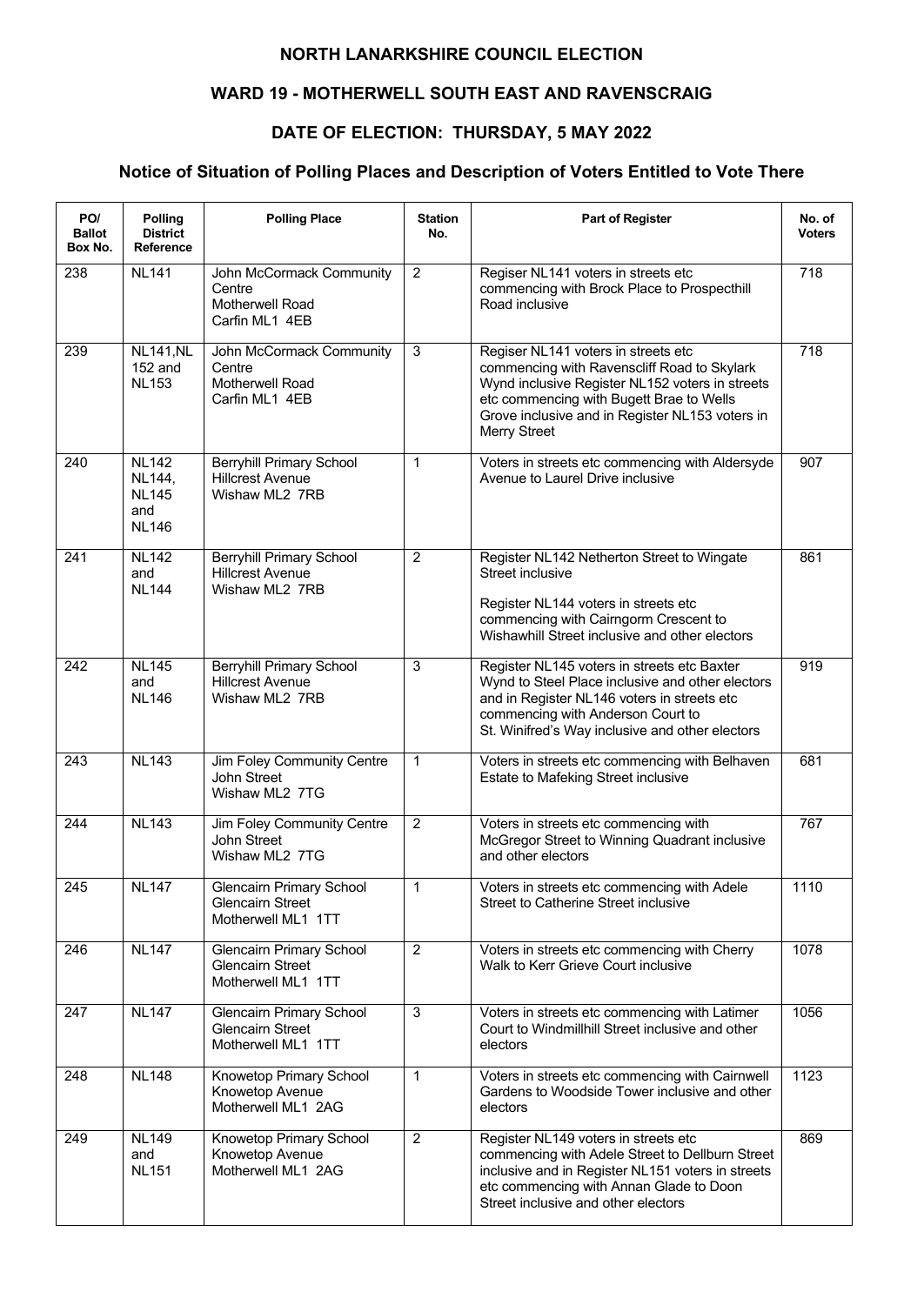| 250 | <b>NL149</b> | Knowetop Primary School<br>Knowetop Avenue<br>Motherwell ML1 2AG | 3             | Voters in streets etc commencing with Doonside<br>Tower to Heron View inclusive                               | 909 |
|-----|--------------|------------------------------------------------------------------|---------------|---------------------------------------------------------------------------------------------------------------|-----|
| 251 | <b>NL149</b> | Knowetop Primary School<br>Knowetop Avenue<br>Motherwell ML1 2AG | 4             | Voters in streets etc commencing with Kingfisher<br>Court to Woodlands Street inclusive and other<br>electors | 872 |
| 252 | <b>NL150</b> | Muirhouse Primary School<br>66 Barons Road<br>Motherwell ML1 2NB |               | Voters in streets etc commencing with Alder<br>Gardens to Glen Lyon Walk inclusive                            | 866 |
| 253 | <b>NL150</b> | Muirhouse Primary School<br>66 Barons Road<br>Motherwell ML1 2NB | $\mathcal{P}$ | Voters in streets etc commencing with Grange<br>Court to Muirhouse Farm inclusive                             | 928 |
| 254 | <b>NL150</b> | Muirhouse Primary School<br>66 Barons Road<br>Motherwell ML1 2NB | 3             | Voters in streets etc commencing with<br>Muirhouse Road to Wyvis Way inclusive                                | 906 |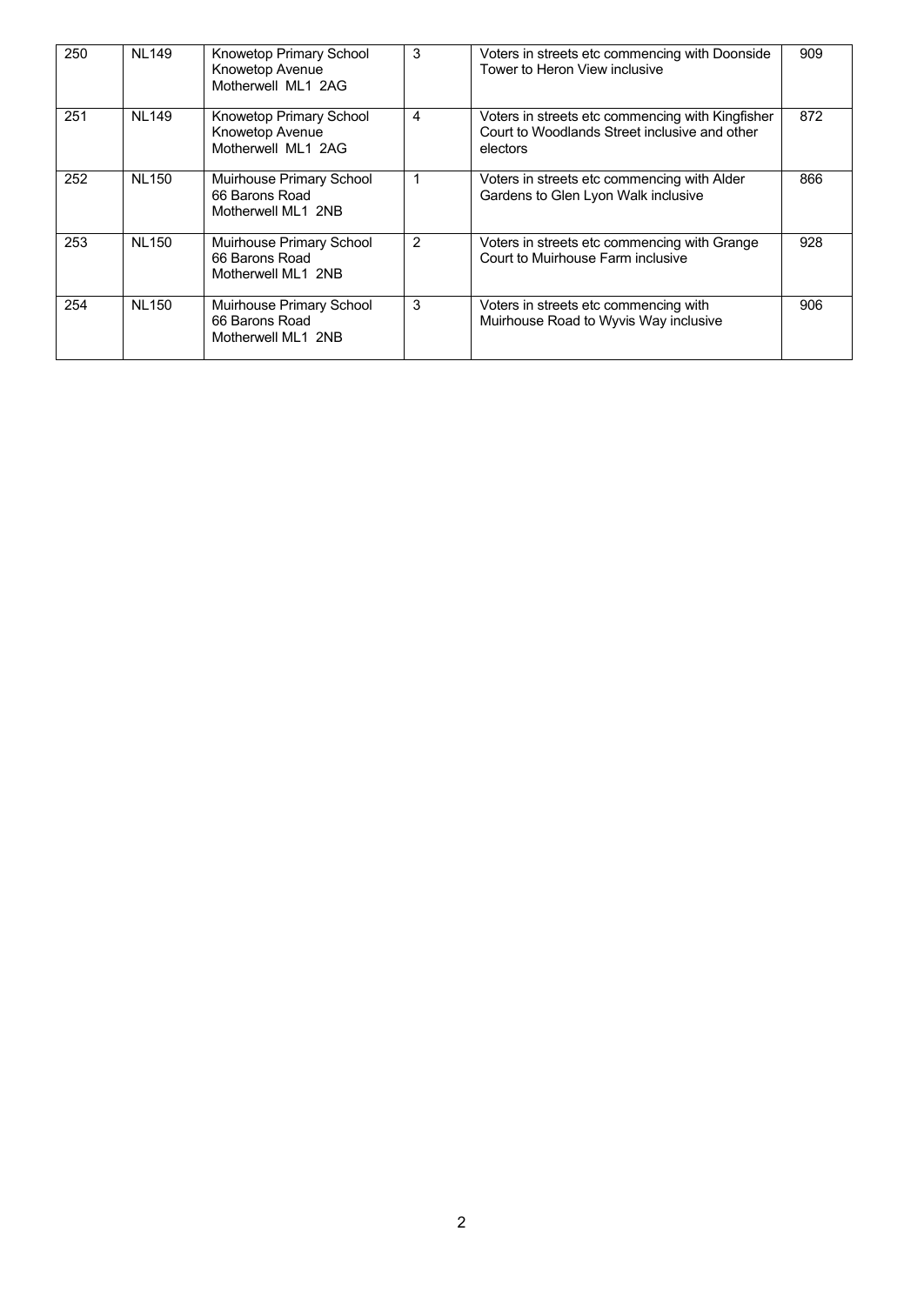### **WARD 20 – MURDOSTOUN**

## **DATE OF ELECTION: THURSDAY, 5 MAY 2022**

| PO/<br><b>Ballot</b><br>Box No. | Polling<br><b>District</b><br>Reference       | <b>Polling Place</b>                                                   | <b>Station</b><br>No. | <b>Part of Register</b>                                                                                                                                                                                                                                                                                                                          | No. of<br>Voters |
|---------------------------------|-----------------------------------------------|------------------------------------------------------------------------|-----------------------|--------------------------------------------------------------------------------------------------------------------------------------------------------------------------------------------------------------------------------------------------------------------------------------------------------------------------------------------------|------------------|
| 255                             | <b>NL154</b><br>and<br><b>NL156</b>           | St. Brigid's Primary School<br>Newton Drive<br>Newmains ML2 9DE        | 1                     | Voters in streets etc commencing with<br>Abernethyn Road to Calder Avenue inclusive                                                                                                                                                                                                                                                              | 843              |
| 256                             | <b>NL154</b>                                  | St. Brigid's Primary School<br><b>Newton Drive</b><br>Newmains ML2 9DE | $\overline{2}$        | Voters in streets etc commencing with Chapel<br>Road to King Street inclusive                                                                                                                                                                                                                                                                    | 827              |
| 257                             | <b>NL154</b>                                  | St. Brigid's Primary School<br>Newton Drive<br>Newmains ML2 9DE        | 3                     | Voters in streets etc commencing with Kirkgate<br>to Overtown Road inclusive                                                                                                                                                                                                                                                                     | 806              |
| 258                             | <b>NL154</b>                                  | St. Brigid's Primary School<br><b>Newton Drive</b><br>Newmains ML2 9DE | $\overline{4}$        | Voters in streets etc commencing with Park<br>Drive to Young Place inclusive                                                                                                                                                                                                                                                                     | 836              |
| 259                             | <b>NL156</b>                                  | St. Brigid's Primary School<br><b>Newton Drive</b><br>Newmains ML2 9DE | 5                     | Voters in streets etc commencing with Ailort<br>Loan to Westwood Road inclusive and other<br>electors                                                                                                                                                                                                                                            | 530              |
| 260                             | NL155,<br><b>NL157</b><br>and<br><b>NL162</b> | <b>Cleland Primary School</b><br>26 Main Street<br>Cleland ML1 5QN     | $\mathbf{1}$          | Register NL155 voters in streets etc<br>commencing with Aberlady Street to Fraser<br>Street inclusive                                                                                                                                                                                                                                            | 1036             |
| 261                             | <b>NL155</b>                                  | <b>Cleland Primary School</b><br>26 Main Street<br>Cleland ML1 5QN     | $\overline{2}$        | Voters in streets etc commencing with Gibb<br>Street to Rodger Way inclusive                                                                                                                                                                                                                                                                     | 1028             |
| 262                             | NL155,<br><b>NL157</b><br>and<br><b>NL162</b> | <b>Cleland Primary School</b><br>26 Main Street<br>Cleland ML1 5QN     | $\overline{3}$        | Register NL155 voters in streets etc<br>commencing with Scarhill Street to Wishaw Low<br>Road inclusive; Register NL157 voters in streets<br>etc commencing with Captains Walk to North<br>and South Road inclusive and in Register<br>NL162 voters in streets etc commencing with<br>Braid Avenue to Vardon Lea inclusive and other<br>electors | 903              |
| 263                             | <b>NL158</b><br>and<br><b>NL171</b>           | Carrick Hall<br><b>Carrick Crescent</b><br>Wishaw ML2 7JP              | 1                     | Register NL158 voters in streets etc<br>commencing with Allanton Grove to North<br>Dryburgh Road inclusive and in Register NL171<br>voters in streets etc commencing with Carrick<br><b>Crescent to Yarrow Crescent inclusive</b>                                                                                                                | 1022             |
| 264                             | <b>NL159</b><br>and<br><b>NL161</b>           | St. Aidan's Primary School<br><b>Coltness Road</b><br>Wishaw ML2 7EY   | $\mathbf{1}$          | Register NL159 voters in streets etc<br>commencing with Alford Quadrant to Tweed<br>Crescent inclusive                                                                                                                                                                                                                                           | 971              |
| 265                             | <b>NL161</b>                                  | St. Aidan's Primary School<br><b>Coltness Road</b><br>Wishaw ML2 7EY   | $\overline{2}$        | Voters in streets etc commencing with Ashkirk<br>Place to Hillfoot Avenue inclusive                                                                                                                                                                                                                                                              | 866              |
| 266                             | <b>NL161</b>                                  | St. Aidan's Primary School<br><b>Coltness Road</b><br>Wishaw ML2 7EY   | $\overline{3}$        | Voters in streets etc commencing with Hillfoot<br>Crescent to Loudon Street inclusive                                                                                                                                                                                                                                                            | 796              |
| 267                             | <b>NL161</b>                                  | St. Aidan's Primary School<br><b>Coltness Road</b><br>Wishaw ML2 7EY   | 4                     | Voters in streets etc commencing with Lyman<br>Drive to Windrow Terrace inclusive                                                                                                                                                                                                                                                                | 865              |
| 268                             | <b>NL160</b>                                  | Cambusnethan Primary<br>School                                         | $\mathbf 1$           | Voters in streets etc commencing with Arklet<br>Way to Eddie Boyle Close inclusive                                                                                                                                                                                                                                                               | 1001             |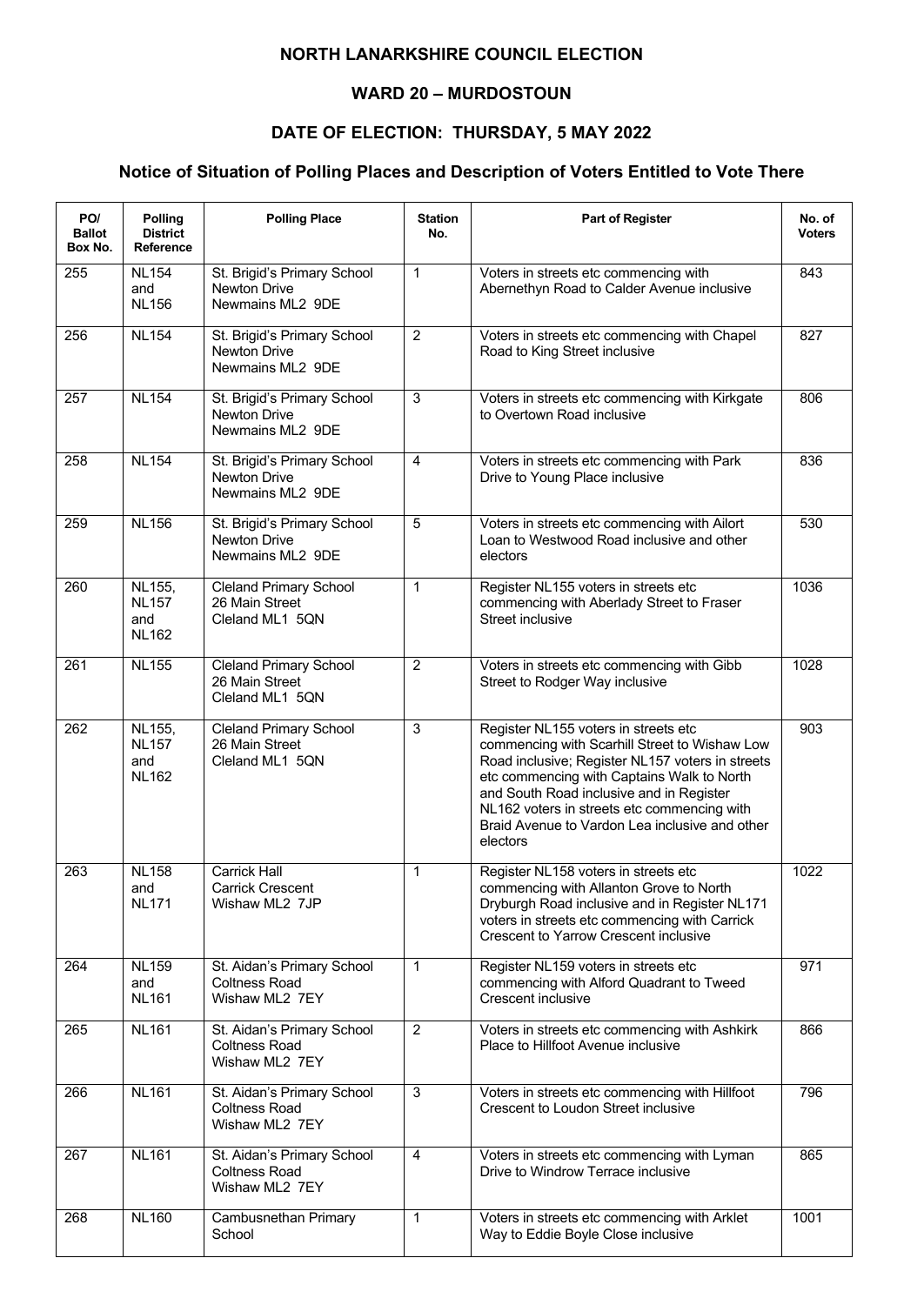|     |              | <b>Branchal Road</b><br>Wishaw ML2 8PD                                   |   |                                                                                |     |
|-----|--------------|--------------------------------------------------------------------------|---|--------------------------------------------------------------------------------|-----|
| 269 | <b>NL160</b> | Cambusnethan Primary<br>School<br><b>Branchal Road</b><br>Wishaw ML2 8PD | 2 | Voters in streets etc commencing with Fintaig<br>Lane to Mary Glen inclusive   | 968 |
| 270 | <b>NL160</b> | Cambusnethan Primary<br>School<br><b>Branchal Road</b><br>Wishaw ML2 8PD | 3 | Voters in streets etc commencing with Milne<br>Court to Whinny Grove inclusive | 965 |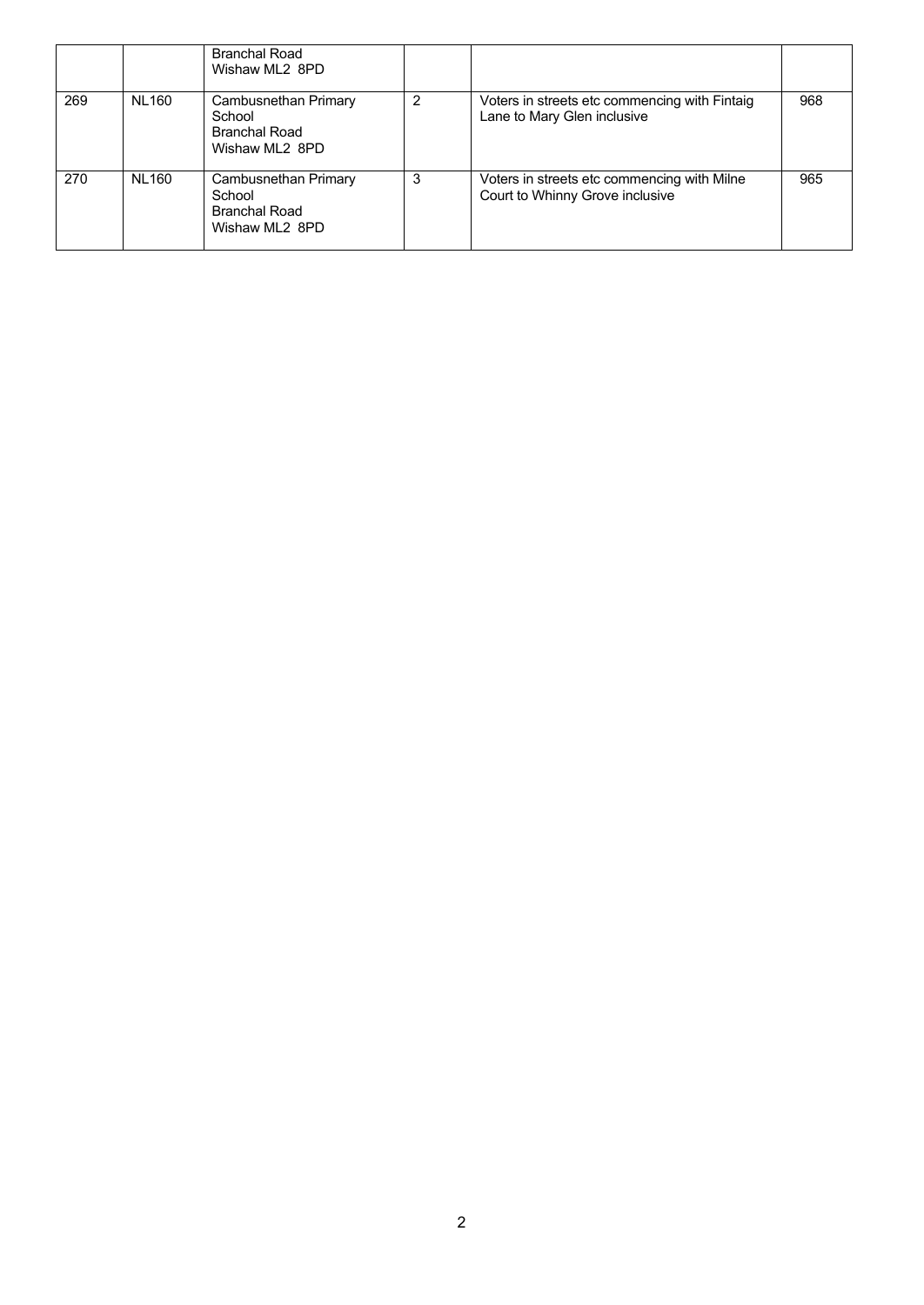#### **WARD 21 – WISHAW**

## **DATE OF ELECTION: THURSDAY, 5 MAY 2022**

| PO/<br><b>Ballot</b><br>Box No. | Polling<br><b>District</b><br>Reference | <b>Polling Place</b>                                                                | <b>Station</b><br>No. | Part of Register                                                                                                  | No. of<br><b>Voters</b> |
|---------------------------------|-----------------------------------------|-------------------------------------------------------------------------------------|-----------------------|-------------------------------------------------------------------------------------------------------------------|-------------------------|
| 271                             | <b>NL163</b>                            | <b>Pather Community Centre</b><br>Caledonian Road<br>Wishaw ML2 0HZ                 | $\mathbf{1}$          | Voters in streets etc commencing with Beauly<br><b>Crescent to Edzell Gardens inclusive</b>                       | 1043                    |
| 272                             | <b>NL163</b>                            | Pather Community Centre<br>Caledonian Road<br>Wishaw ML2 0HZ                        | $\overline{2}$        | Voters in streets etc commencing with Gilchrist<br>Way to York Street inclusive and other electors                | 1061                    |
| 273                             | <b>NL164</b>                            | Wishaw Academy/ St. Ignatius<br><b>Primary School</b><br>Lochpark<br>Wishaw ML2 7EB | $\mathbf{1}$          | Voters in streets etc commencing with<br>Abbotsford Crescent to Dryburgh Road inclusive                           | 852                     |
| 274                             | <b>NL164</b>                            | Wishaw Academy/ St. Ignatius<br>Primary School<br>Lochpark<br>Wishaw ML2 7EB        | $\overline{2}$        | Voters in streets etc commencing with Elders<br>Way to Kennedy Street inclusive                                   | 804                     |
| 275                             | <b>NL164</b>                            | Wishaw Academy/ St. Ignatius<br><b>Primary School</b><br>Lochpark<br>Wishaw ML2 7EB | 3                     | Voters in streets etc commencing with King<br>Street to Shand Street inclusive                                    | 877                     |
| 276                             | <b>NL164</b>                            | Wishaw Academy/ St. Ignatius<br>Primary School<br>Lochpark<br>Wishaw ML2 7EB        | $\overline{4}$        | Voters in streets etc commencing with<br>Sommerville Place to Young Street inclusive and<br>other electors        | 849                     |
| 277                             | <b>NL165</b>                            | Muirhouse Primary School<br>66 Barons Road<br>Motherwell ML1 2NB                    | 4                     | Voters in streets etc commencing with Attercliffe<br>Avenue to Thomson Avenue inclusive                           | 1104                    |
| 278                             | <b>NL166</b>                            | Gowkthrapple Community<br>Centre<br>Off Birkshaw Brae<br>Wishaw ML2 OND             | $\mathbf{1}$          | Voters in streets etc commencing with Allershaw<br>Place to Woodgreen Court inclusive                             | 565                     |
| 279                             | <b>NL167</b>                            | <b>Thornlie Primary School</b><br><b>Lomond Drive</b><br>Wishaw ML2 0JR             | $\mathbf{1}$          | Voters in streets etc commencing with<br>Alexander Street to Linnhe Crescent inclusive                            | 1123                    |
| 280                             | <b>NL167</b>                            | Thornlie Primary School<br><b>Lomond Drive</b><br>Wishaw ML2 0JR                    | $\overline{2}$        | Voters in streets etc commencing with Lochy<br>Street to Tarbert Avenue inclusive                                 | 899                     |
| 281                             | <b>NL168</b>                            | Netherton Community Centre<br>Netherton Road<br>Wishaw ML2 0EQ                      | $\mathbf{1}$          | Voters in streets etc commencing with Ashwood<br>to Grange Avenue inclusive                                       | 1005                    |
| 282                             | <b>NL168</b>                            | Netherton Community Centre<br>Netherton Road<br>Wishaw ML2 0EQ                      | $\overline{2}$        | Voters in streets etc commencing with Gunn<br>Mews to Witcutt Way inclusive and other<br>electors                 | 996                     |
| 283                             | <b>NL169</b>                            | <b>Overtown Community Centre</b><br><b>Main Street</b><br>Overtown ML2 0QF          | $\mathbf{1}$          | Voters in streets etc commencing with Baillie<br>Fyfe Way to Horseleyhead inclusive                               | 868                     |
| 284                             | <b>NL169</b>                            | <b>Overtown Community Centre</b><br>Main Street<br>Overtown ML2 0QF                 | $\overline{2}$        | Voters in streets etc commencing with Hutchison<br>Street to West Belmont Orchard inclusive and<br>other electors | 867                     |